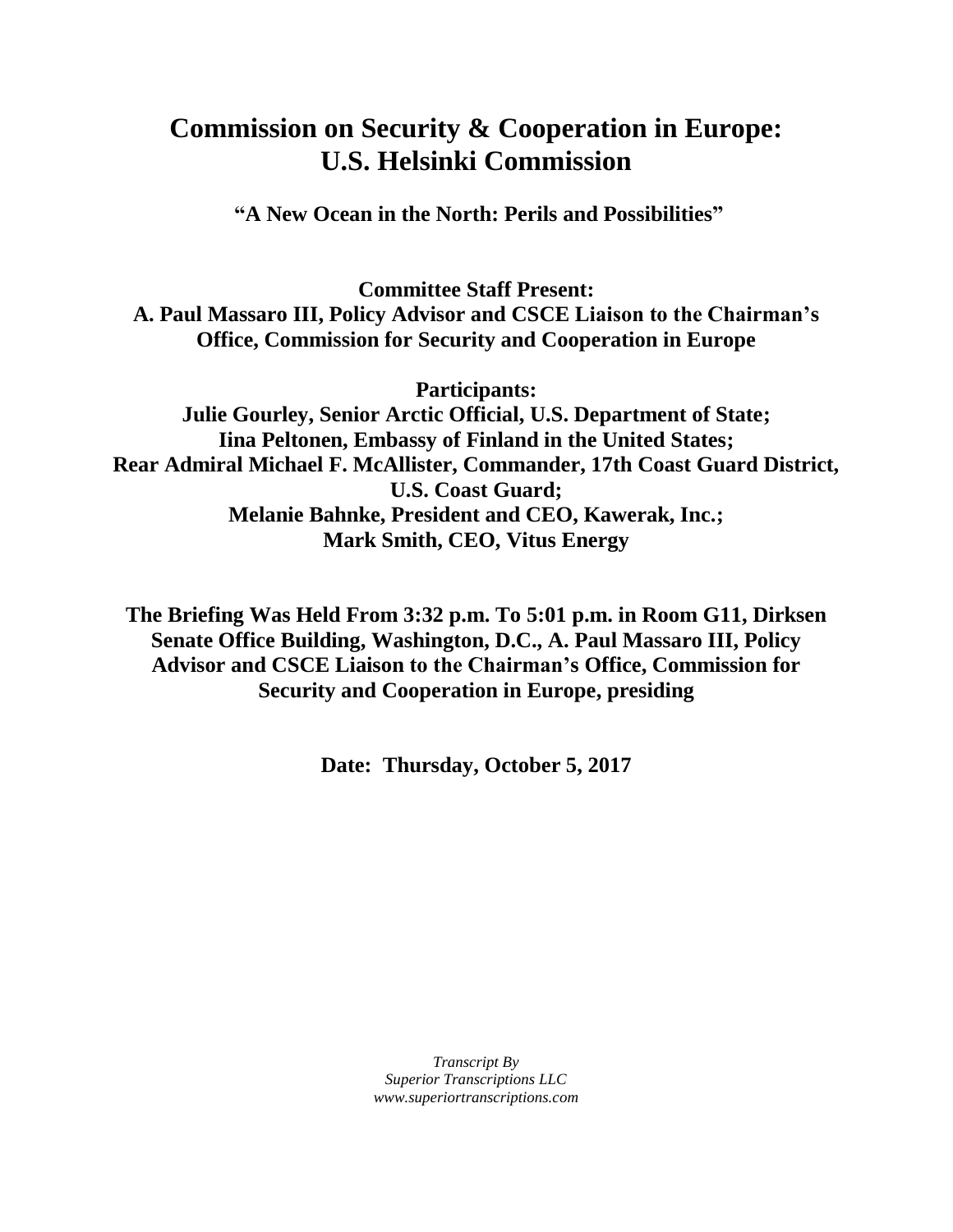MASSARO: Well, thank you all for coming today. Good afternoon, ladies and gentlemen. Welcome to today's briefing on Arctic infrastructure and environment. My name is Paul Massaro. And I am the policy advisor for economic and environmental issues at the Helsinki Commission. I'd like to thank the Senate Arctic Caucus, Senate Oceans Caucus and Congressional Arctic Working Group for co-hosting this event with the Commission today.

The Arctic is a topic of increasing interest to the Organization for Security and Cooperation in Europe, or the OSCE. This organization has a mandate to monitor economic and environmental issues within this region, which includes all eight of the Arctic nations that make up the Arctic Council, the primary international forum for discussion of Arctic issues. It is the OSCE Parliamentary Assembly, however, that has been most active on the Arctic and the OSCE context. This assembly has a special representative on Arctic issues and has passed resolutions dealing with the Arctic in the past at a number of its summer meetings.

The Arctic is clearly a region of growing global importance. It is resource-rich and looks to become a route through which goods can be transported more efficiently. It is also a region of enormous biodiversity and environmental importance. As the Arctic gradually becomes more accessible, so do our opportunities to reap the benefits of its sustainable development. Our briefing today will examine the importance of the Arctic to U.S. policymakers both for its economic viability and environmental implications. In addition, it'll analyze the challenges we face in playing a leading role in the region and unlocking its economic potential.

We are grateful to have such distinguished panelists with us today. I look forward to hearing your thoughts on this developing issue. First, we have Julie Gourley, who was at our last briefing as well, who joins us from the State Department. Julie is the current United States senior Arctic official, a position she has held since 2005. She is also the primary U.S. representative to the Arctic Council, where she manages the State Department's Arctic Council portfolio and helps forward U.S. foreign policy interests in the region.

Following Julie, we have Iina Peltonen who joins us from the Finnish embassy to the United States, where she is an external economics officer. In her current position, she works on Arctic issues, focusing specifically on the environmental and energy issues. We'll then hear from Admiral Michael McAllister, who is the commander of the  $17<sup>th</sup>$  Coast Guard District. He is responsible for Coast Guard operations throughout Alaska, which include protecting life and property, enforcing federal laws and treaties, and preserving living marine resources. His knowledge of the U.S. government's engagement in the Arctic will be beneficial to hear.

Next we have Melanie Bahnke, who joins us from Alaska. Melanie is the president and CEO of Kawerak Inc. She is a tribal member of the native village of Savoonga and is a passionate advocate for Native American rights in Alaska. Finally, we will hear from Mark Smith, the CEO of Vitus Energy and a third-generation Alaska resident. He began as a deckhand with Smith Lighterage in 1973 and eventually purchased the family business in 1987. Since selling the original company, Mark has been active in Alaska's energy and transportation industry. We will conclude with Q&A session.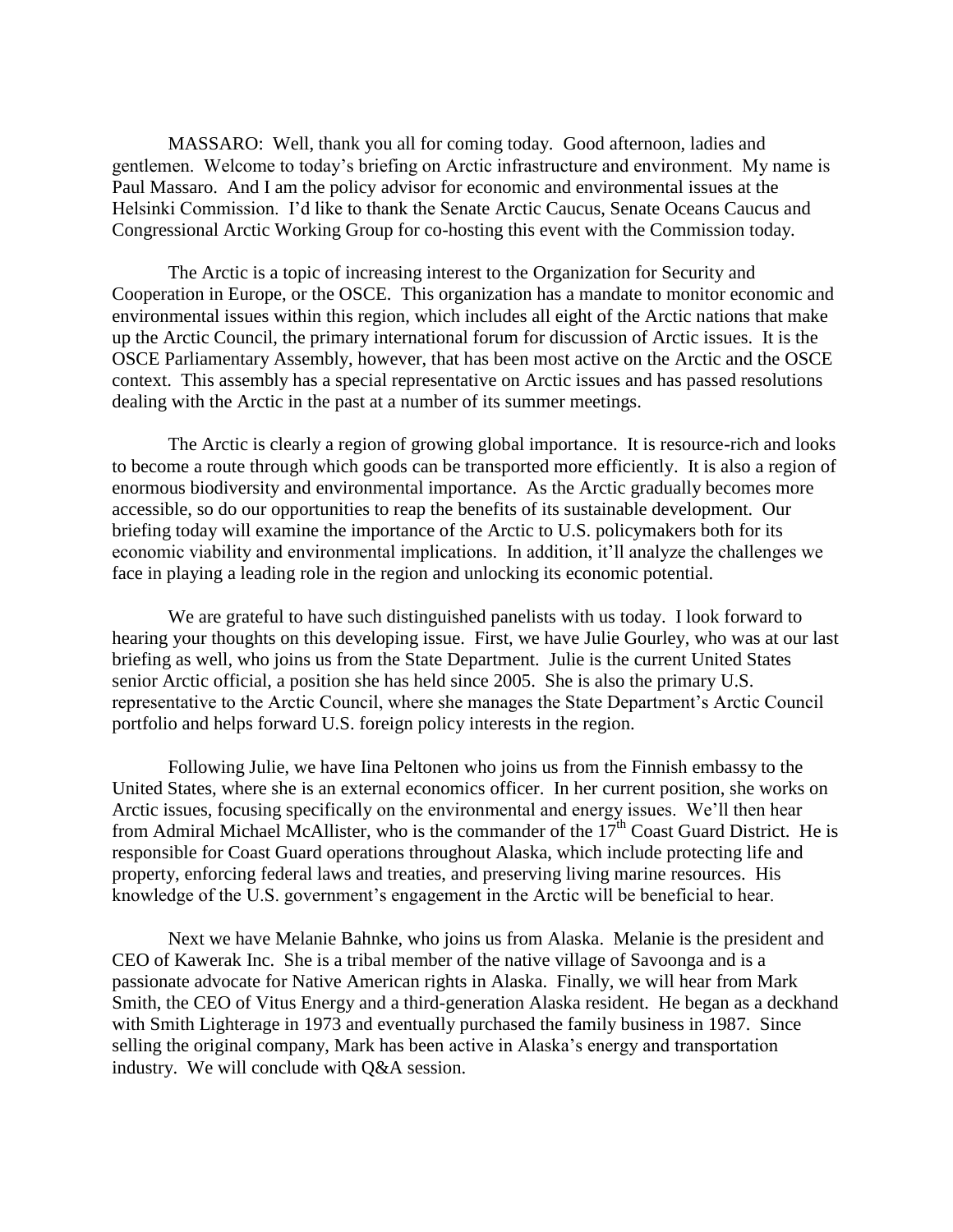I'd like now to give the floor to our first panelist, Julie Gourley, who will discuss the State Department's outlook on the Arctic and our role in the region's development. Julie, the floor is yours.

GOURLEY: Thank you, Paul, for inviting me back to the Helsinki Commission. It's nice to be here.

And this is a great topic. And it's a nice time to talk about it a little more in-depth now that the United States has passed the Arctic Council chairmanship on to Finland, and we have a little more space to think and breathe now and think deeper thoughts about the Arctic.

So about infrastructure, which is a particularly interesting topic in that region – a hot topic right now – it's getting a lot of attention in the Arctic Ocean, frankly, as everyone in this room probably knows, because the ocean is much less frozen than it used to be, and the ice that is there is thinner, and it's easier to break with ice-strengthened ships. So that means there's more stuff going on in the Arctic Ocean than in modern human history.

When any of us would sit around talking about infrastructure, you would normally think of roads and bridges and telephone lines, and the electricity grid, and pipelines and so forth. And that's stuff we take for granted. But the state of infrastructure in the Arctic is very different from that. And very much less robust.

So, for example, with diminishing sea ice, shipping in the Arctic Ocean is starting a little bit of an uptick, which does not mean that the Arctic Ocean which has a couple of very famous shipping routes – the northern sea route over Russia and the northwest passage over Canada, are seeing anywhere near the level of shipping that the rest of the world is. But with respect to past shipping patterns, especially in the northern sea route, there is quite a bit more activity.

But there's very little infrastructure in many parts of the Arctic – in Alaska, in northern Canada, in northern – the northern Arctic regions of Russia and in Greenland – to actually support large-scale commercial shipping in the Arctic. For example, there are very few deepwater ports. And there's certainly a lot of talk about developing one in Alaska, possibly in Nome. I think our Kawerak will probably talk about that a little bit more. The main one that is the most familiar to people is the one in Murmansk, Russia. And the rest are the bulk of the deep-water shipping capacity and port capacity is along the Arctic coast in Russia.

For another thing, highway and railroad infrastructure is sparse in those same areas. Now, I'm not talking about the five Nordic countries, which are a completely different situation. But certainly in Alaska, Canada and Russia, again, there's not a lot of road or highway or railway infrastructure to support deep-water ports, which means that there's not really any ability to support commercial-scale container shipping. So the shipping that is going up a little bit, certainly a lot for the northern sea route but not a lot compared to the rest of the world, is mostly bulk shipping – for example, gas hydrates going from the Barents Sea around over to China.

Russia is actively marketing the northern sea route, north of its Arctic coastline, as both a shorter route between Europe and Asia, and a safer one that's free of piracy and, at least for now,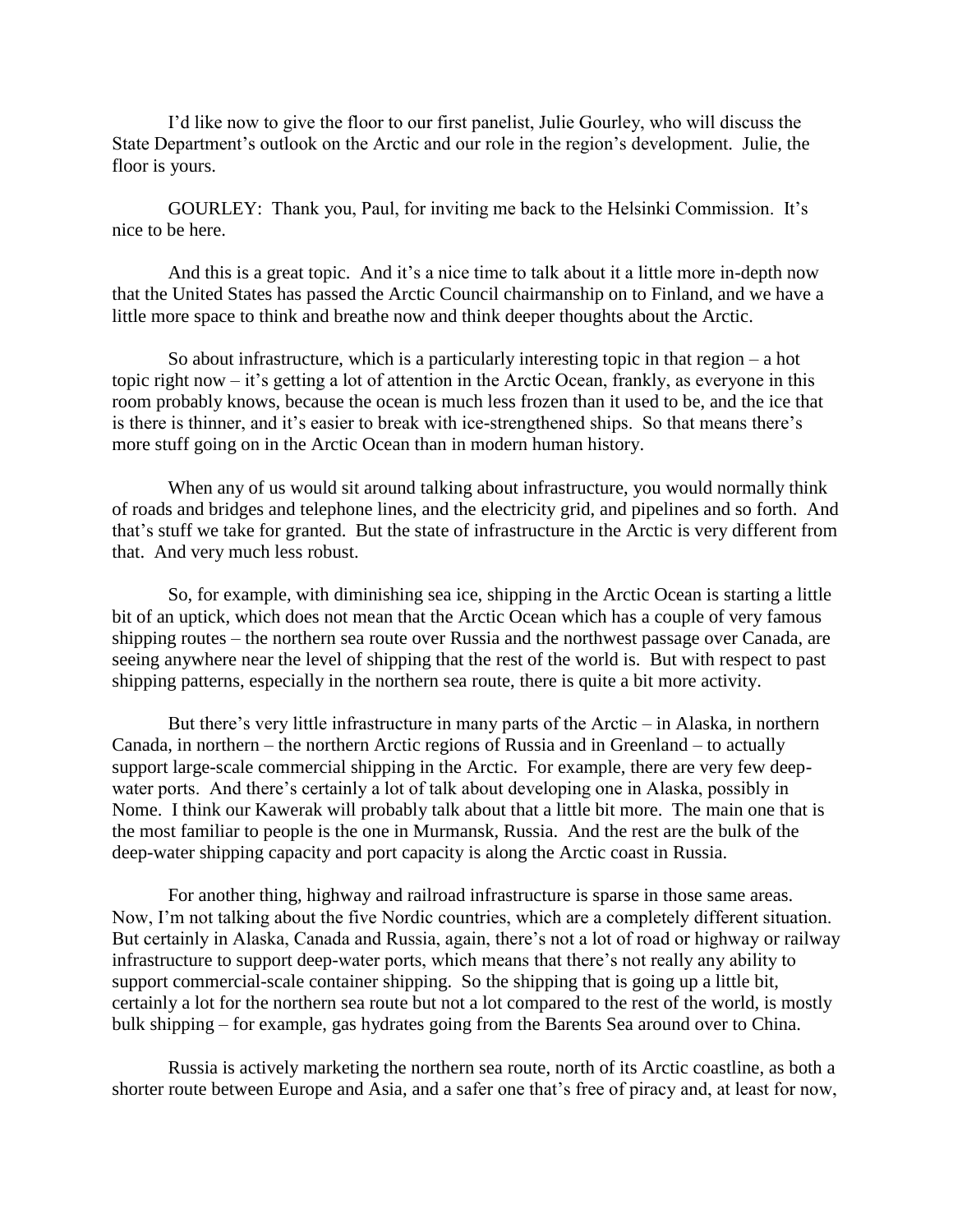the traditional kinds of criminal activity, like human smuggling and arms trafficking and drug trafficking, and so forth. Although the number of voyages in the northern sea route has actually increased quite a bit in the last decade, the shipping activity is still very insignificant compared to the Suez Canal or the Panama Canal, which are sort of the main shipping lanes that the northern sea route is sometime compared to, and that people are looking to as a model for the future of shipping in the northern sea route. But I think people like Caitlyn Antrim in the audience know that that's way in the future.

So the infrastructure situation is quite a bit different in the Nordic states, the five Nordic states, where just this week, actually, there's been new interest in building an Arctic Corridor Railway that would connect Northern Europe with Russia's Arctic deep-water ports, and it would eventually connect to the China Belt and Road initiative that you may have heard about. But the idea – and maybe Iina will know something about this – is that it would connect Rovaniemi, Finland with Kirkenes, Norway, a port city on the Barents Sea, and then tie into other deep-water ports along the Russian coast, and then eventually tie in with China, which would give China much more direct economic ties to the Arctic than it has now.

So with respect to economic development, in recent years there's been a lot of focus on that in the Arctic region, again, because the sea ice is melting and the permafrost is thawing and things are opening up in that part of the world. Things like offshore oil and gas development, cruise tourism, deep seabed mining, perhaps commercial fishing one day, in addition to deepwater port development and commercial shipping, which is why plans like the Arctic Corridor Railway are starting to be made.

Another critical area of infrastructure in the Arctic is intel communications. And that's not something people normally think about when you think about infrastructure, especially in the Arctic where you're immediately thinking about ports and ships and roads. The lack of telecommunications infrastructure in the Arctic is why we, in the United States, initiated new work in that area in the Arctic Council during our recent two-year chairmanship period for the Arctic Council. And Finland has taken it over. So it's continuing on these next two years under Finnish leadership.

So I'll say just a little bit about that. Many telecom technologies are already in use today in southern parts of the Arctic. And those kinds of technologies vary based on the user needs. The communications over the northernmost part of the Arctic north – way north, way up and into and over the ocean are only possible with limited capabilities, such as radio and satellite technologies. But that's kind of all there is up there now.

So as a result, it's important to note that no single technology alone will meet all the telecommunications needs in the Arctic. The solutions the connectivity gaps around the Arctic will vary along with the needs of the end-user community. And that is exactly what's going on right now in the Arctic Council, is – our two years looked at sort of the whole infrastructure picture and the enormous gap that is in the Arctic. And now we're looking more at who the enduser community is, who the individual end-users might be and what their actual needs are.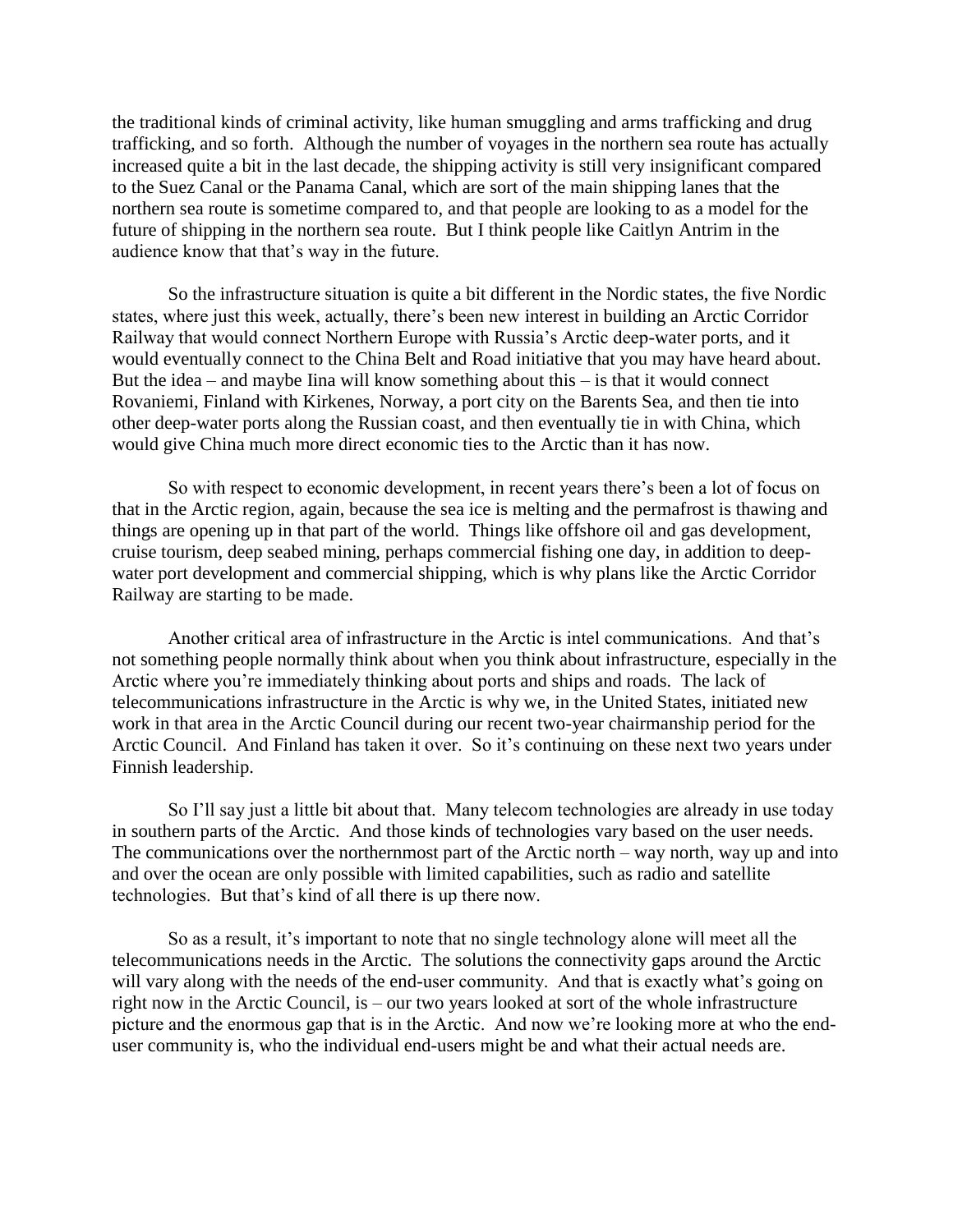So for example, there are fiber optic cables being laid in parts of the Arctic. I think people in this room probably have heard about the Quintillion Project that's, I think, going from Japan over to England and around through the Bering Strait and over the northern part of Alaska, which is allowing Alaskans to tap into this fiber optic cable and, for the first time ever, be able to have broadband in the northern areas, like in Barrow, for example. So it's pretty exciting. It's a real game-changer for northern Alaska that fiber is actually now being laid in the water and they'll be able to tap into it.

The purpose of the Quintillion Project is mainly to link the financial markets in Europe and Asia through the much-shorter route, which will – even though it's in milliseconds of time that are saved – the timeliness of connectivity between the markets is huge for financial markets. So that's the main purpose for this cable being laid. But of course, it has this added benefit of being able to provide a lot more connectivity in the Arctic.

But as they're installed, opportunities like that will happen. But the satellite industry is doing the same thing, and looking similarly to the Arctic for new constellations. I think the Iridium constellation, which is quite old and has been up there for a long time is one of the companies that is looking to the Arctic and I believe is also working with the IMO on search and rescue capability through satellite technology. So there's broadband. There's satellite all being built up on the Arctic now.

With the increase in shipping traffic, there's also a demand for on-board telecommunications services for business needs, such as navigation aids and data transfer and vessel tracking. There are also customer needs on board ships, you know, such as for email and internet access. So with increasing ship traffic, there will continue to be increasing demands for not just commercial capabilities, but for search and rescue backup and support to offshore development activities.

Search and rescues, in particular, is another area the Arctic Council focuses on, and the needs therein. And not only in Coast Guards practicing and keeping fresh in how to operate in that environment, but also how to take advantage of existing telecommunications, which are pretty thin up there, but which will be improving as time goes on and as this taskforce and the Arctic Council continues.

So I'll stop, but the bottom line is really that economic development can't happen in any significant way without supporting infrastructure. And that's really why it's one of the very main topics, one of the top, top topics being talked about in the Arctic right now. And infrastructure itself is a form of economic development. So it sort of has this double benefit in the Arctic. And in a region like that in the world, where there's very little infrastructure now, of creating jobs by its very creation and also creating jobs by being in place and supporting other kinds of human activity. Thank you.

MASSARO: Great. Thank you very much, Julie. It's always so exciting to hear you speak. I love this idea of an Arctic Corridor Railway, especially how it connects with the One Belt One Road initiative of China. One of the things I also focus on at the Commission are the OSCE Asian partners. And all of the Asian partners are very concerned, to say the least, about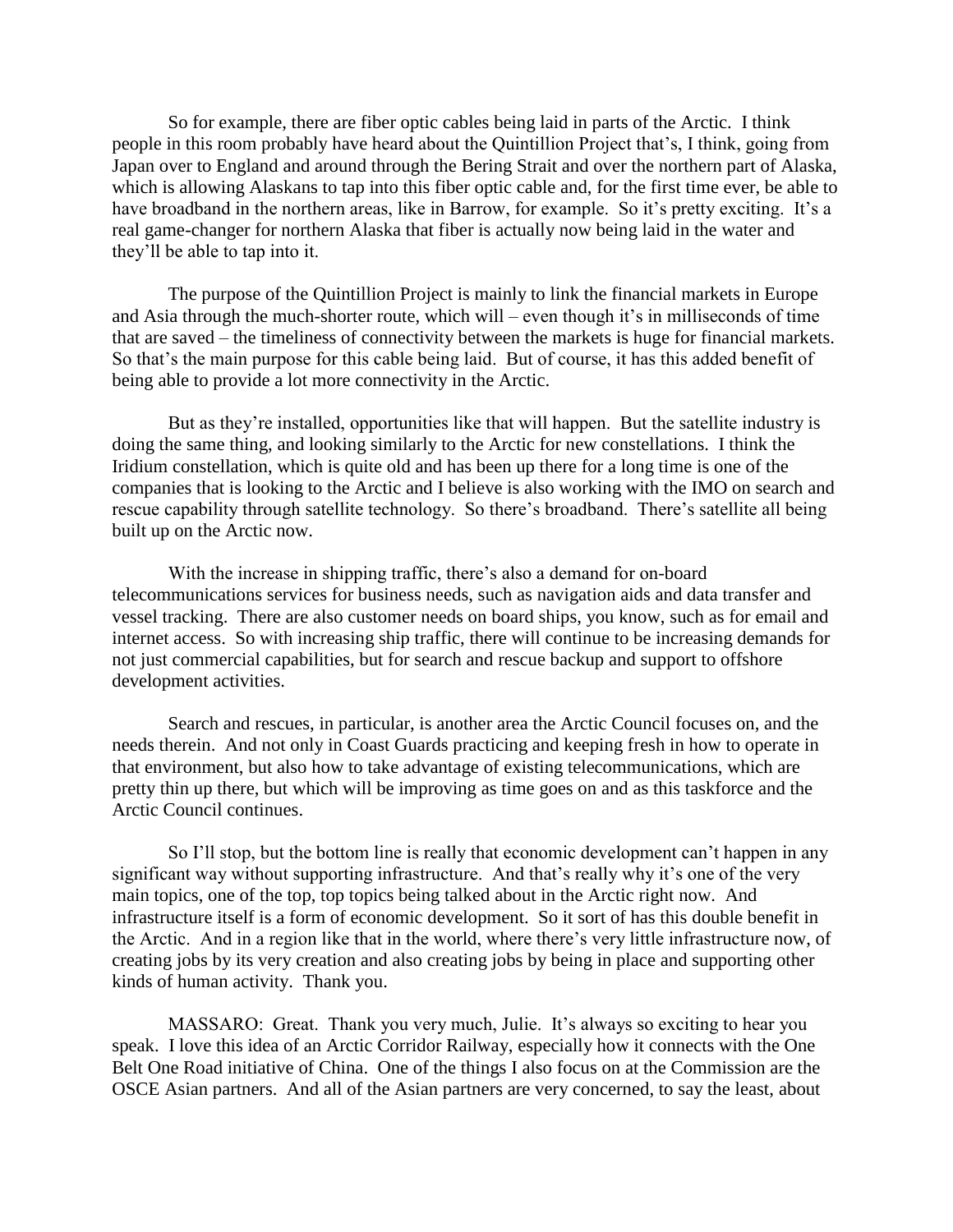China's project. At least, they're paying very close attention to it. And also this idea of the milliseconds saved for financial markets. This is the kind of thing that really got me into Arctic issues to begin with, is these exciting types of projects.

On another note, I wanted to let everyone know that we are expecting Senator Sullivan to drop by at some point and make a few remarks. I'd ask that panelists take a short pause when he comes in. He's running a very tight schedule and we'd be very excited to have him come speak shortly. With that, I'd like to hand it over to Iina.

PELTONEN: Great. Thank you for the invitation to this event. And this is a great opportunity to contribute to this discussion as a representative of the current chairmanship of the Arctic Council. I'm just so happy that you are keeping the Arctic on the agenda, because we think that the Arctic is, nowadays, more important than ever for all of us, because what happens in the Arctic doesn't stay in the Arctic, as our president says.

Well, first, I would like to say a couple of words about the background of Finland and the Arctic. Well, of course, because Finland is located in the Arctic region, the Arctic is obviously an important region for us. And it's not only regional issue, but it's a mindset of viewing for all of us. And about the Arctic Council, the whole genesis of the Arctic Council goes back to Rovaniemi, a city on the Arctic Circle in Finland. Almost 30 years ago the first ministerial meeting of the Arctic countries, focusing on environmental protection in the Arctic led to the Rovaniemi process, and eventually the establishment of the Arctic Council 1996.

Well, in Finland we have been actively working on our national Arctic strategy in the past few years. And the key areas in that strategy, they are ranging from foreign and the EU policies, Arctic know-how and business, of course, sustainable development and infrastructure, for instance. Finland is, at the moment, the chair of the Arctic Council, but also of the Arctic Economic Council. But I'm going to focus on our chairmanship in the Arctic Council.

Well, now having assumed the chairmanship of the Arctic Council from the U.S. in Fairbanks in May, our mindset and minds are even more concentrated on the Arctic, more than usually. And we appreciate a lot the achievements of the U.S. chairmanship. And we are happy with the very smooth transition. And continuity is the key word in the work of the Arctic Council. And we would say that a Finish chairmanship is like a continuation of the U.S. chairmanship. Of course, not in every detail, but in many issues.

But now we are doing our best to guide the Arctic cooperation forward as a region of peace, stability and constructive cooperation. And that spirit is also reflected in the title of our chairmanship program: Exploring Common Solutions. And as I said, for us, the Arctic is not only a regional issue, but something that is very intimately linked with the fundamental questions of global order, common challenges and solutions. This is why our chairmanship program also refers to two major international milestones of the past years – the Paris climate agreement and the Sustainable Development Goals. And they form an umbrella under which therefore stated priorities of our chairmanship. And now I'm going to tell you a little bit about them, one by one.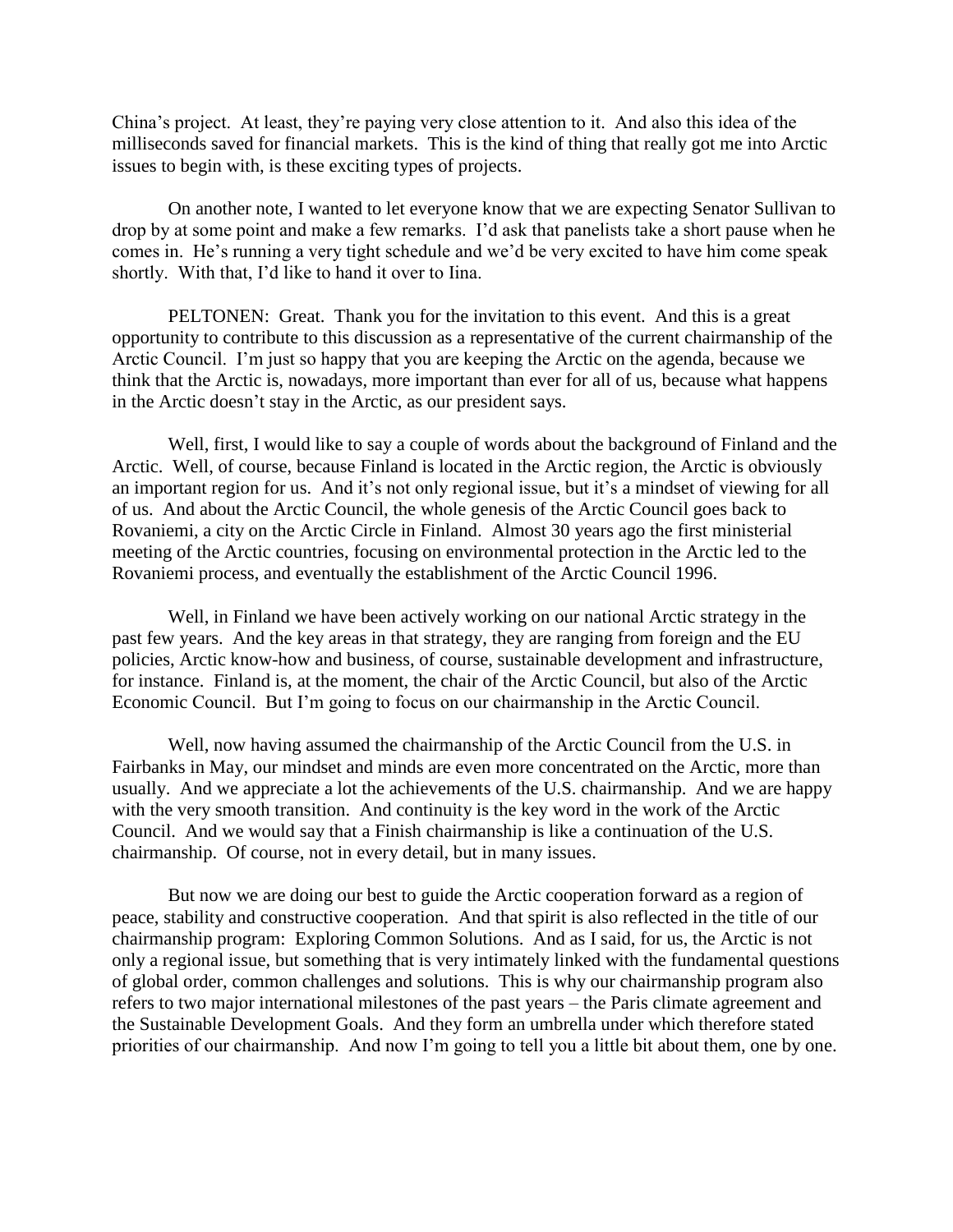First, there's environmental protection. That's our first priority. And environmental protection has been the core of Arctic cooperation from the very beginning. It is directly reflected in the health of ecosystem and human well-being. And if you will allow a clumsy idiom in this context, the Arctic is very much like the canary in the coal mine of climate change, like an early indicator of where we are headed globally. We have, of course, now the current discussion on the Paris agreement here in the U.S. But for us Finns, and also the EU, the implementation of the Paris agreement remains extremely important. We think urgent action on mitigation and adaptation is really needed. And all common solutions we are able to find in the Arctic. They really are going to be helpful. If I mention one concrete example of this work, Finland is currently exploring practical ways to reduce especially black carbon emissions.

And another priority is connectivity. This is directly a continuation from the U.S. chairmanship. And the same priorities is also in the work of the Arctic Economic Council. And as Julie said, well-functioning communication networks and services are a lifeline for human activities. And it is also needed for economic development. The Arctic is no exception in this. As I said, we continue the Arctic Council's work on this and explore ways to enhance the connectivity and availability of program services in the Arctic, together with the indigenous peoples, local communities, the private sector, and researchers. Of course, this includes all technologies, meaning satellite connections and cables, for example.

And our third priority is meteorological cooperation. And this is something really under the auspices of the Arctic Council. We think improved cooperation in meteorological research, observation and services are highly valuable in many sectors, not least in maritime transportation and public safety. Getting better data coverage and better forecasts will improve our ability to manage climate and water-related risks and benefit us all. And of course, we work closely with the World Meteorological Organization with this. And it will probably not hurt that the directorgeneral of WMO is currently a fellow Finn.

And then our fourth priority is education. And education is something we Finns value very highly. It is also essential building block in sustainable development, and also local involvement. We find creating fair educational opportunities improve the resilience of local communities and the region as a whole. We want to make sure that all children in the Arctic have access to and will receive a quality education. In this work, we emphasize teachers and their work. Therefore, Finland has already proposes to strengthen the network of educational specialists, in cooperation with the University of the Arctic. Developing modern teaching methods will be at the core of this effort.

And in addition, it has something to do also with Julie and you, colleagues, when you go to the Arctic Council meetings. I just want to mention that Finland also decided to arrange all the Arctic Council meetings in an environmental friendly way. And that means in practice that Julie and her colleagues, they don't have any paper meeting material, for example. They just have to eat or they also have some local food, as much as possible. And there's no unnecessary transport. And actually, in Finland these environment-friendly meeting arrangements are not so familiar either. So the ministry for foreign affairs of Finland and WWF Finland, they developed together guidelines for this. And this is something new also, also for us.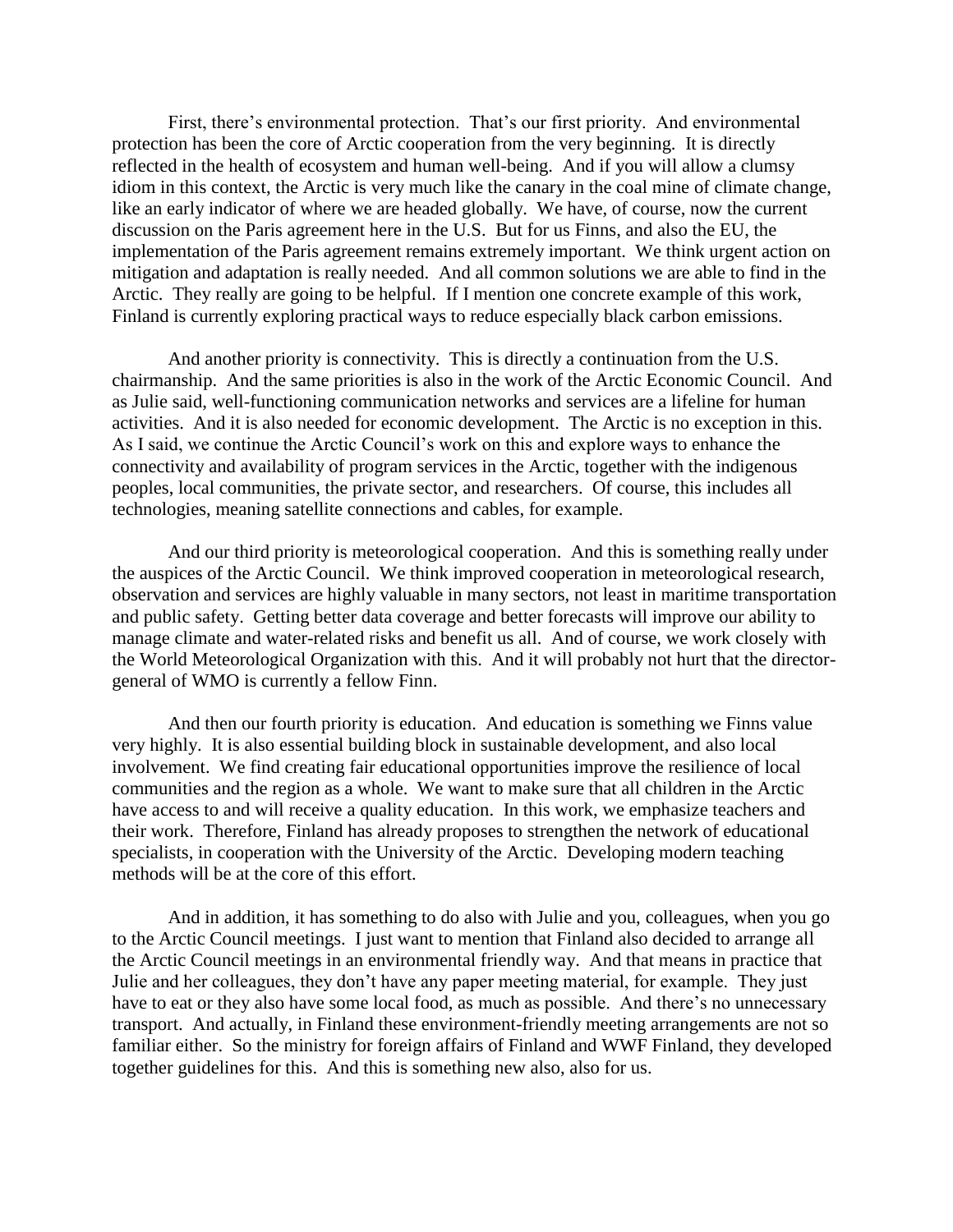But in the end, as I said, those four priorities are our themes. And if you want to read our chairmanship program, this is also environmental-friendly thing that we don't have paper copies, but you can scan QR code here and download it from the internet. And you can find it in Finnish, Swedish, English of course, and Russian, and Sami language. Thank you.

MASSARO: Thank you very much, Iina. And I too am a huge fan of low paper events. I know our communications director is here. Perhaps we can try out a barcode thing in the Helsinki Commission in the future. It's very exciting technology. Well, thank you so much for going through your priorities, Finland's priorities, for the Arctic Council chairmanship. And very happy to hear that we have so much in common. Should be an exciting chairmanship.

Admiral McAllister, the floor is yours. Thank you.

MCALLISTER: All right. Well, good afternoon, everybody. I'm going to talk a little bit on infrastructure needs from the perspective of the U.S. Coast Guard and how we work in the international or global environment to address civil Coast Guard-related missions, given infrastructure constraints.

So just as a quick introduction, I'm honored to lead about 2,500 Coast Guard men and women in Alaska that work in the U.S. Arctic providing safety and security and environmental protection, of what we call stewardship operations, really around the clock, every day of the year.

And I'm going to continue this theme of discussion about infrastructure, but I'm going to stretch the definition a little bit, because when I looked it up in Dictionary.com the definition I got was underlying foundation or basic framework as of a system or organization. That's pretty broad. But it gives me an opportunity to talk about things beyond just traditional physical infrastructure and public works. And so I'm going to talk a little bit about things like informational infrastructure, mobile infrastructure, shared and collective infrastructure, and governance and policy as infrastructure concerns. To try to keep it within bounds, I'm going to talk specifically about infrastructure as it relates to increased maritime traffic, which Julie described in her remarks.

So let me start with the strategic perspective a little bit. There have actually been a lot of strategic-level studies that list infrastructure needs, things like the White House's national strategy for the Arctic region, the Committee on Maritime Transportation and Security did a 10 year prioritization of infrastructure, which was a very good work. Coast Guard has its own Arctic strategy, which lists infrastructure needs that are relevant to an organization like the Coast Guard. And then the Council on Foreign Relations put out a bit recently on Arctic imperatives reinforcing U.S. strategy on America's fourth coast, which talks a lot about infrastructure needs as well. So this is not necessarily a new body of work. We've been thinking about these things for a long period of time.

And there's some commonality amongst all these different strategic works, things like deep water or safe harbors, search and rescue capabilities, oil spill capabilities, communications, what we call maritime domain awareness, navigation and bottom mapping or hydrography. But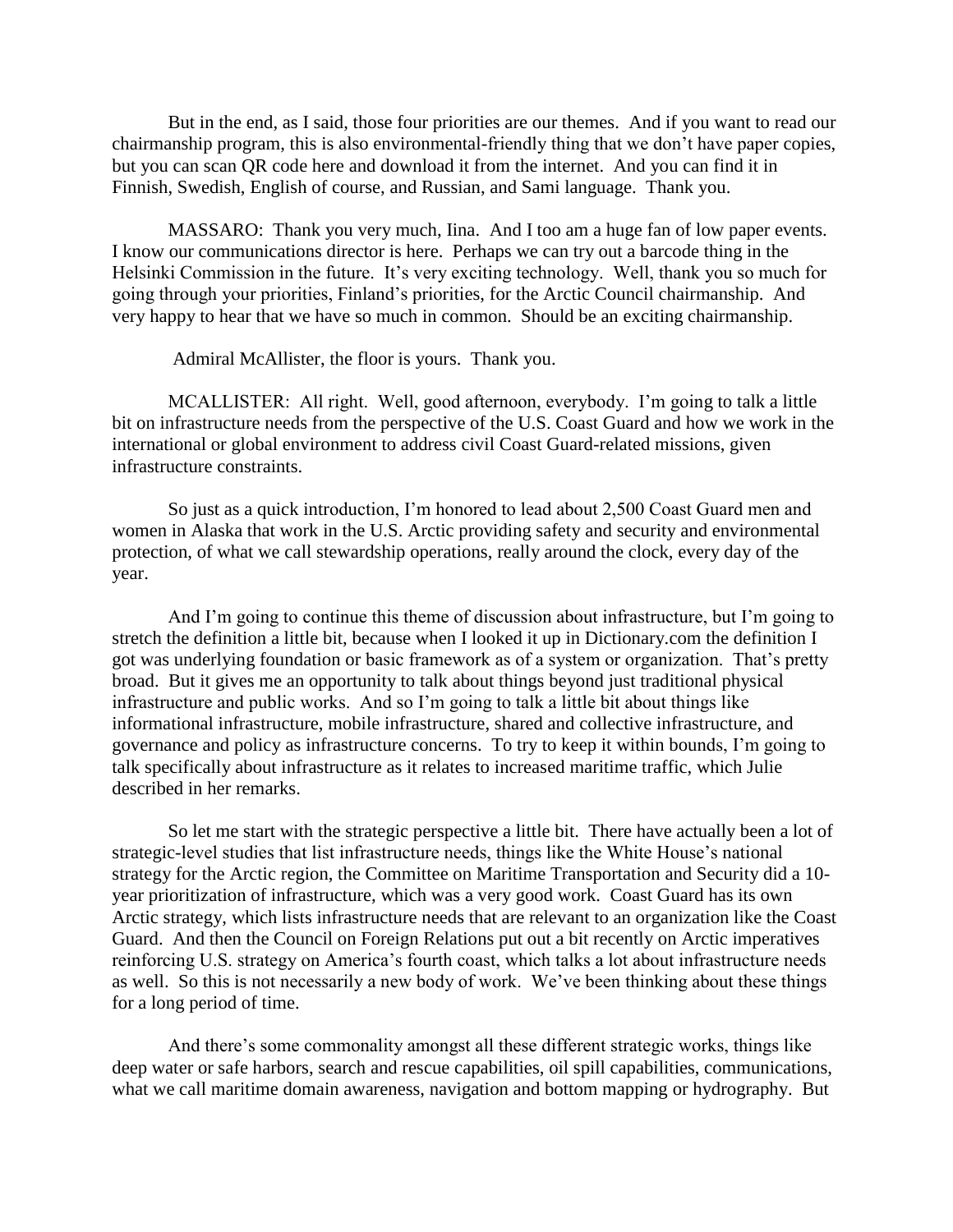if you put all together, it's a very long list of national needs. And it will come at great national expense. And so it's important for us to prioritize, to identify what needs to be done first in order to provide for safe and secure uses of the Arctic. I was at an event recently, and I believe it was Senator King from Maine who said, this is necessary work as the Bering Strait – you know, that is the narrow waterway between Alaska and Russia, becomes one of the most strategic places on Earth with the increasing traffic through the northern sea route and northwest passage. I think it'll be many years before we see that come to fruition, but certainly the trends are all in that direction.

So what are our infrastructure needs in the U.S.? What should our priorities be? And how do we work across nations to get there? And I'm going to provide you my thoughts as an operator, a practitioner, using the Coast Guard's Arctic strategy framework. So the first thing that we need and are working on trying to get is informational infrastructure. And primarily from a Coast Guard perspective, that's what we call maritime domain awareness, knowing what's going on out there. And our general model for gaining and using maritime domain awareness is we collect it, we fuse it, we analyze it, and we disseminate it. And there are shortfalls, really, in all of those.

Julie has already mentioned things like satellite shortfalls. And there's some great work being done out there, both on the government side and on the commercial side to put additional satellite capability into polar orbits. And you know, just as an example, we, the Coast Guard, are now working through our Department of Homeland Security to put small satellites into space to help improve the detection of emergency position indicators for search and rescue, as an example. And so it's an exciting world ahead, but there's very little capability there today. About 4.7 percent of the U.S. Arctic bottom – the ocean bottom is mapped to today's standards. And so NOAA is using all of its resources, along with Coast Guard resources, commercial resources, to try to get them on a path where they can do accurate mapping for more of the U.S. Arctic.

As Iina said, environmental sensors are a big issue for us. Just as a kind of a data point, the weather and ice forecast that we get in the U.S. Arctic typically are good for about two to three days, whereas in the Lower 48, Washington, D.C. as an example, they're accurate for about five to seven days. And so just the lack of sensors in the region makes it more difficult for us. And I would certainly tell you that weather is more important in the U.S. Arctic, where everybody attempts to work around the weather constraints in order to operate.

Vessel tracking. We use automated identification systems. But those only apply to large vessels. And so we can't necessarily track well small vessels. And that's a gap that we need to fix in our maritime domain awareness. And then there's human sensors as well, trying to gain the traditional knowledge of members of coastal communities and include that in our work. And so we need to be able to fuse that through some sort of common operating picture. And we need decision support tools in order to take all this information – a vast amount of information – and make good decisions from it.

But it doesn't end with decision making at a government level. We need to be able to disseminate that information and tailor it to individual users. And I think Iina had mentioned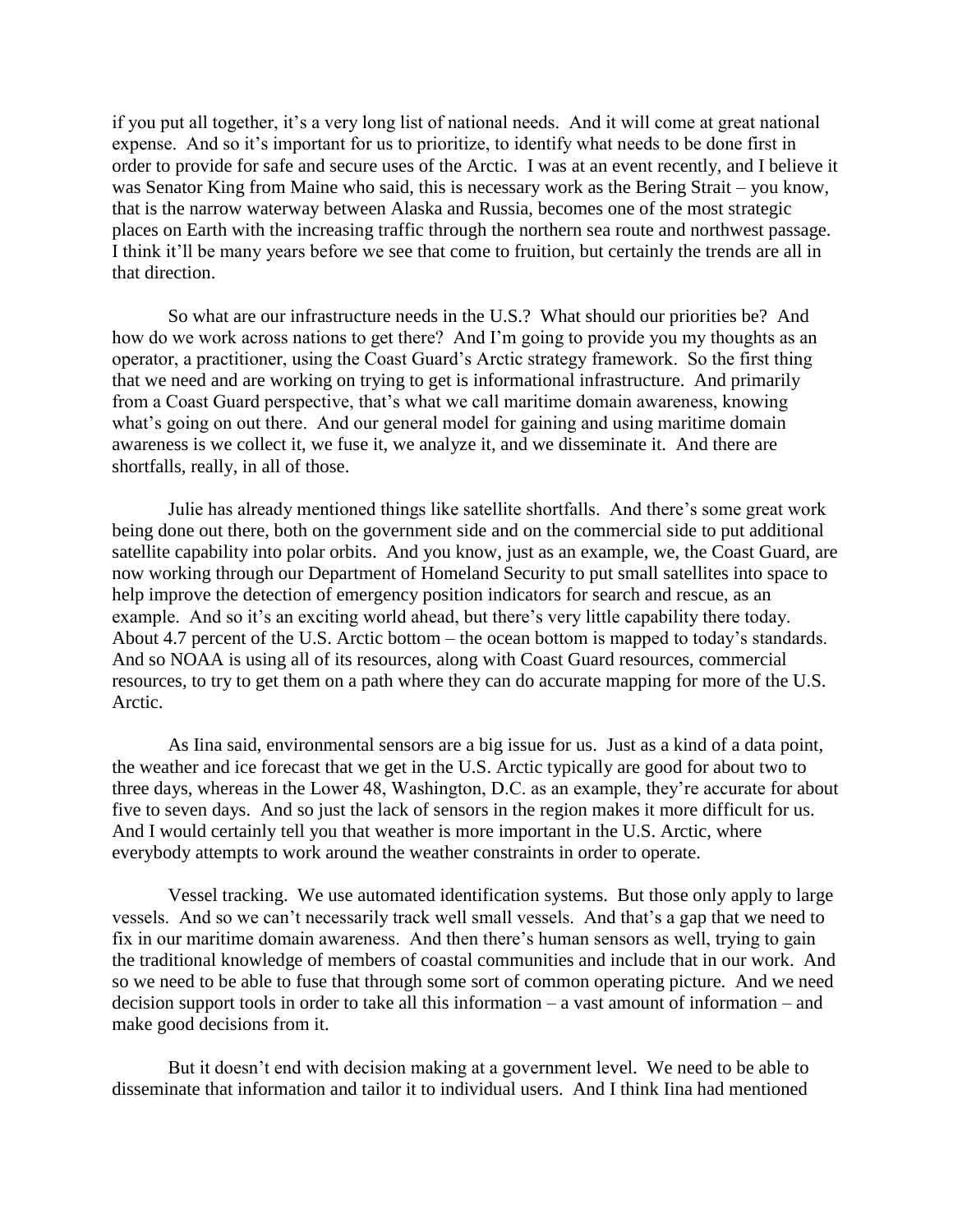that as well. You know, I can share it with Coast Guard ships, but it really needs to be shared with commercial fishermen. It needs to be shared with masters of vessels who are on long voyage routes. It needs to be shared with subsistence hunters so that they can use this information in a way that helps them perform their missions their duties, their activities in a safe and secure manner. I'll argue that governance is an important part of infrastructure as well. There's been some progress made on commercial vessel safety, as an example, with the release of the polar code recently. And frankly, we already work pretty well across nations to harmonize some different rulesets that we have.

So as an example, when the cruise ship Crystal Serenity, which was the first really large cruise ship to go through the northwest pass, first proposed their route, we worked side-by-side with Canadian Coast Guard and with Transport Canada, their equivalents to the U.S. Coast Guard – to ensure that the rules that we were going to apply to ensure that that ship made that transit safely were harmonized between the two countries. And at the end of the day, it was frankly Canada that had the more conservative or more stringent requirements that led to all of the safety features – or many of the safety features that the Crystal Serenity put in place in order to ensure that that inaugural cruise was going to be as safe as it possibly could be. So that's how we work across governments to take the highest level of safety and security that we can manage together.

We're doing a variety of other things. I know Melanie is probably aware of this, as is Mark, but we're trying to manage our waterways in a smart manner as well, because only a small percentage of waterways are mapped accurately. For example, we recently set up a safe transit route through the Bering Sea, the Bering Strait, and into the Chukchi Sea. It's a route that has been surveyed. And we told folks: If you stay inside this route you can be assured that you will have good, safe water, and that you are avoiding conflicts with subsistence activities, with migrating marine mammals, as an example. And so it's a route that addresses many different concerns in the best possible way. And we're about to present that through the International Maritime Organization for their consideration. And then it will become a global set of recommendations.

There was some mention of fisheries. And actually, there is viable commercial fishing going on in the U.S. Arctic. It's actually at the state level. So salmon is a commercial fishing – it was exempt from that particular moratorium. But it just demonstrates how commercial fishing is a sustainable activity in the Arctic. And so we need to bring the right governance structures to ensure that that can be managed in a sustainable way.

It's good to have good governance, to have good policies, but you also need effective presence. And this is where the kind of traditional infrastructure and hardware comes in. We in the Coast Guard use a mobile infrastructure approach. We send ships, we send aircraft, we send people during open water seasons into the Arctic to ensure that we have a good presence. They are providing the nation's sovereign presence. They're visible and they're out there and they have law enforcement capability, they have defense capability. And they're the United States flag in our exclusive economic zone, on our extended continental shelf and our territorial seas.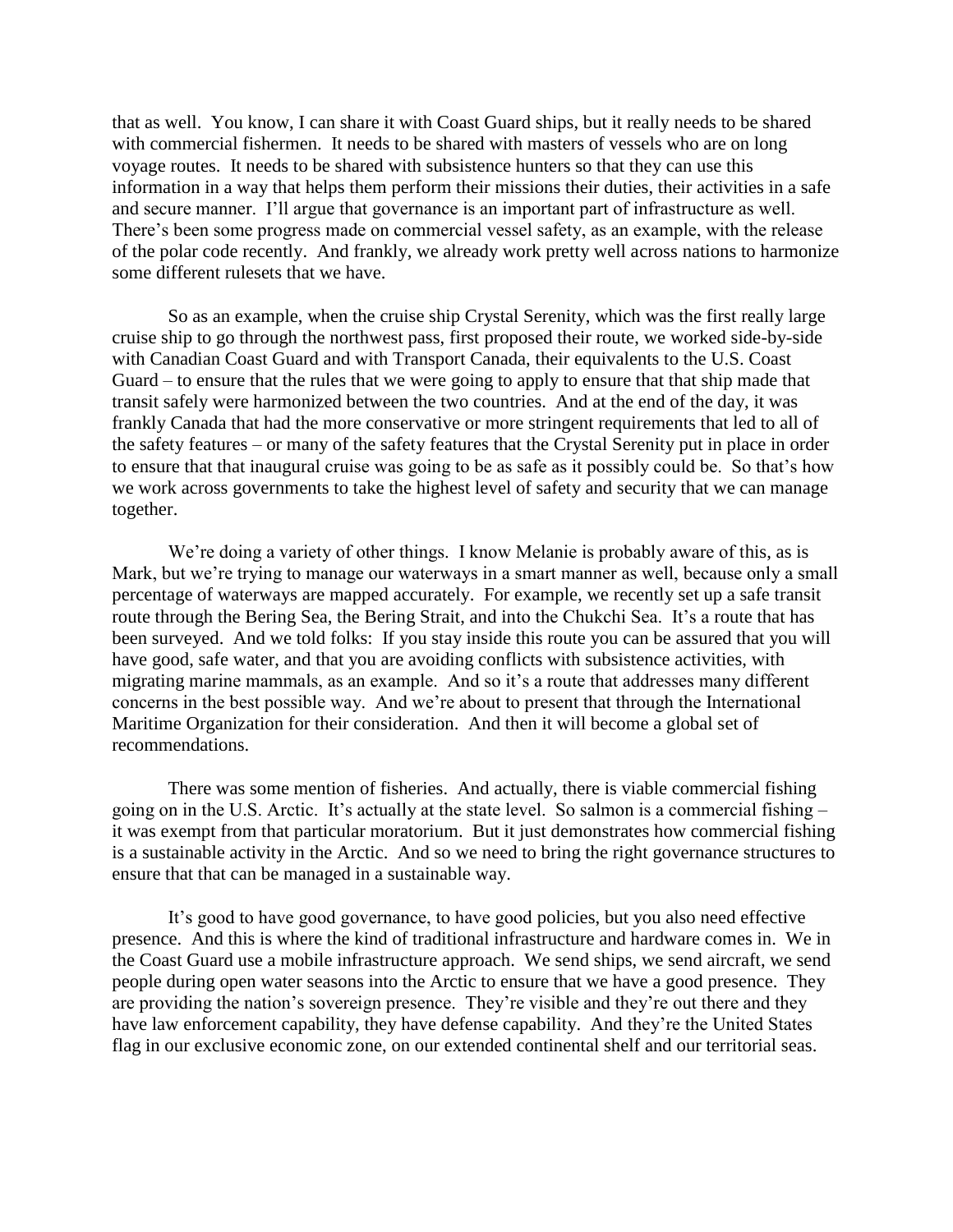With the recent discussion on ice breakers and recapitalization of ice breakers, those ships will allow us to conduct Coast Guard missions throughout the year in any ice conditions. And so that's an important capability for us to have. Unmanned systems are being tested and offer great promise as well. And then there's the supporting infrastructure. Communications was something that Julie mentioned. The ability to stage and receive ships, even if it's on an emergency basis, speaks to the need for ports. Don't necessarily need to be transshipment ports, but they need to provide some level of services.

And then let me finish up with partnerships. And Iina mentioned this as constructive cooperation. And for the Coast Guard, partnerships are important. We need to be able to pool our resources to respond to significant events. So as an example, recently we conducted an exercise called Arctic Chinook. It was done under the Arctic Council SAR Agreement. And it focused on a cruise ship incident where the cruise ship was many hundreds of miles from the nearest hub city. And it involved transporting people from the water to shore, taking care of them on shore, moving them to a hub community where they could get some level of first aid, and then onward movement to a metropolitan area where hospitals would be able to get the advanced aid.

One of the capabilities that we demonstrated there was something called an Arctic Sustainment Package. So, again, in a remote area you might not have landing strips. You might not have anybody there. The Department of Defense dropped tents, pararescuemen with EMT or first aid capability, vehicles, on the beach. And they were able to provide the first level of care for people who were in an exercise term, injured during this particular event. Canada has these Arctic packages. The U.S. has some of them. And really, if there's a cruise ship event out there, we're going to need all of them working together. And so it was actually a pleasure to have the Canadian Air Force participate in that exercise with us. We had observers from Russia. I believe we had some from Finland, Norway, and, of course, Canada.

And I would be remiss if I didn't say an important part of our partnerships is about tribal engagement. And anything that we do in terms of infrastructure needs to be respectful of our tribal interests. And, as Julie had said, it needs to provide an opportunity for sustainable economic development from a local perspective as well.

So in closing, I'll offer that infrastructure is necessary. We do need to think more broadly about it. It's not just about the public works. And we need to establish this infrastructure, particularly for maritime safety, security, and environmental protection, in advance of need. And that may be hard. That's a catch-22 because a lot of people are reluctant to do it until they see the traffic. So the catch-22 is the traffic – it needs to precede the traffic. And that partnerships will remain critical to our achieving our collective goals. Thanks very much.

MASSARO: Well, thank you very much, Admiral McAllister. I particularly like you quoting Senator King. It's for those reasons, the Bering Strait becoming the most strategic area in the world, things like that, that the Commission staff felt it necessary to hold a briefing like this. It seems like this issue is emerging very, very quickly. And in fact, although you say – and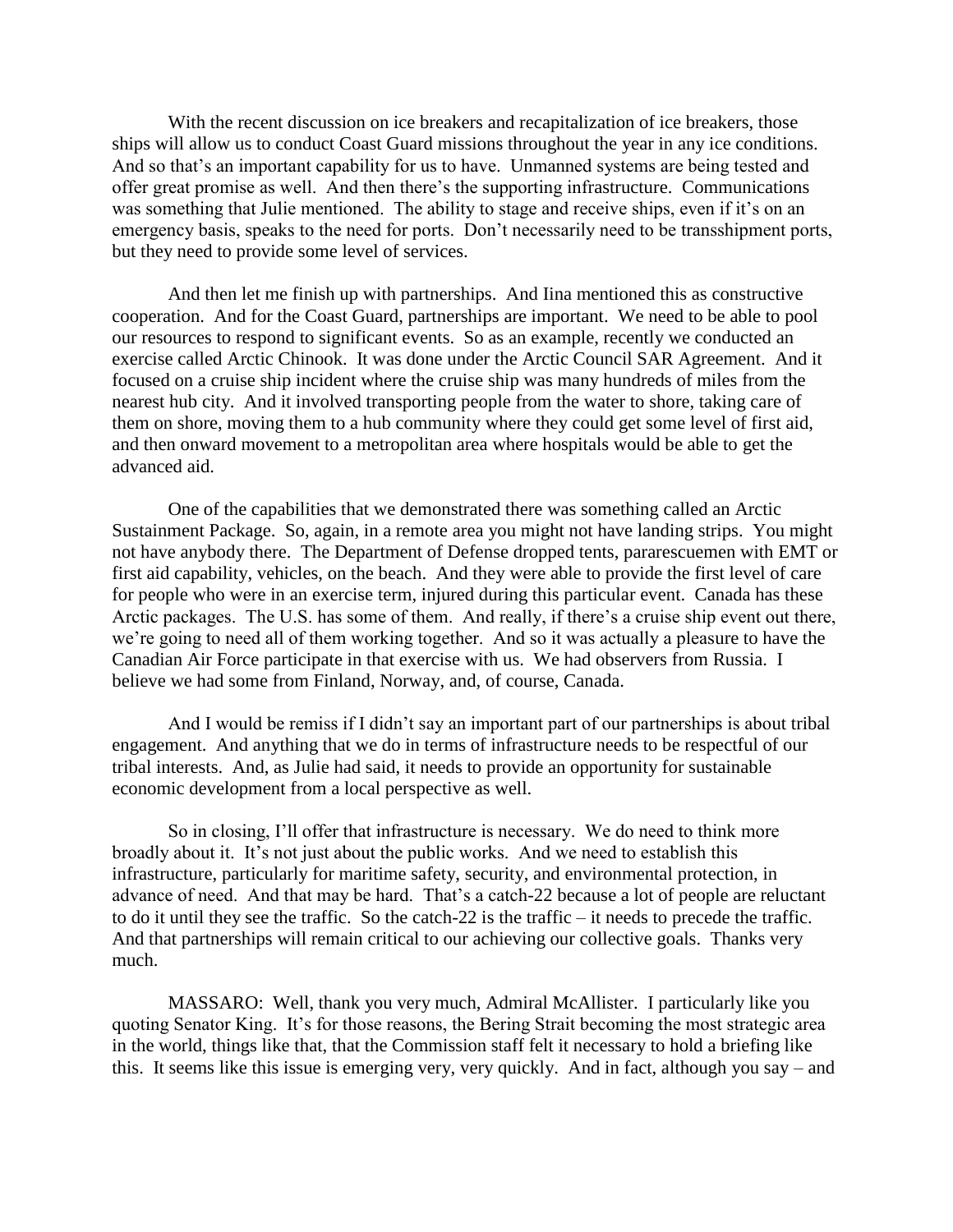I completely agree – that we need to establish this sort of thing in advance of need, we're already behind in many aspects on what is needed.

So with that said, I'd like to turn it over to Melanie Bahnke. Thanks so much, Melanie.

BAHNKE: Thank you, Paul.

MASSARO: Thank you.

BAHNKE: Distinguished leaders and guests, thank you for the opportunity to join you today. It is an honor to share our people's infrastructure priorities in the Arctic. I am Melanie Bahnke, originally from St. Lawrence Island, located in the center of the Bering Strait, where you really can see Russia from our houses. I serve as a president and CEO of Kawerak, a consortium of 20 federally recognized tribes representing our region's 15 communities. Kawerak has twice convened leaders from our communities to identify priorities related to a changing climate and the increase of shipping through the Bering Strait. That input is what informs my testimony today.

The U.S. is an Arctic nation. And for us, the Arctic is our homeland. The ocean's abundance of marine life has sustained our communities for thousands of years, and we intend to be here for the next 10,000 years and beyond. We are witness to one of the largest marine mammal migrations on Earth. The well-being of our communities as we live our native ways of life is entirely dependent on our marine ecosystem. Change for us is constant. The impacts of colonization have had lasting impacts on our communities. The reality of our climate and ecosystem changing and increased shipping in the Arctic adds another layer of urgency to ensure that we native people do not become an endangered species.

For the U.S. to ensure that our value system as a nation and the rule of law drive the future of the Arctic, it is imperative for the U.S. to prioritize and prepare for engagement with the people of the Arctic in a very real and meaningful way. I would like to remind this Commission of the U.S.'s special relationship with its indigenous communities, as defined by our history as a nation and the body of federal Indian law that makes up our relationship as federally recognized Indian tribes. It is the responsibility of our leaders in Washington honor and uphold that government-to-government relationship that we share.

With that in mind, I have several recommendations and thoughts for your consideration. Number one is basic human needs. Our hearts go out to the states and the territory of Puerto Rico whose communities were devastated by natural disasters. We all understand the federal government's role in repairing infrastructure when this occurs. This same level of responsibility exists for government to bring infrastructure to areas of the U.S. for – in places where it is nonexistent. Some of our communities are, just like people in Puerto Rico, obtaining drinking water from streams. Many indigenous communities in the Arctic still lack the most basic infrastructure that is enjoyed throughout the rest of the U.S., namely water and sewer and adequate housing stock.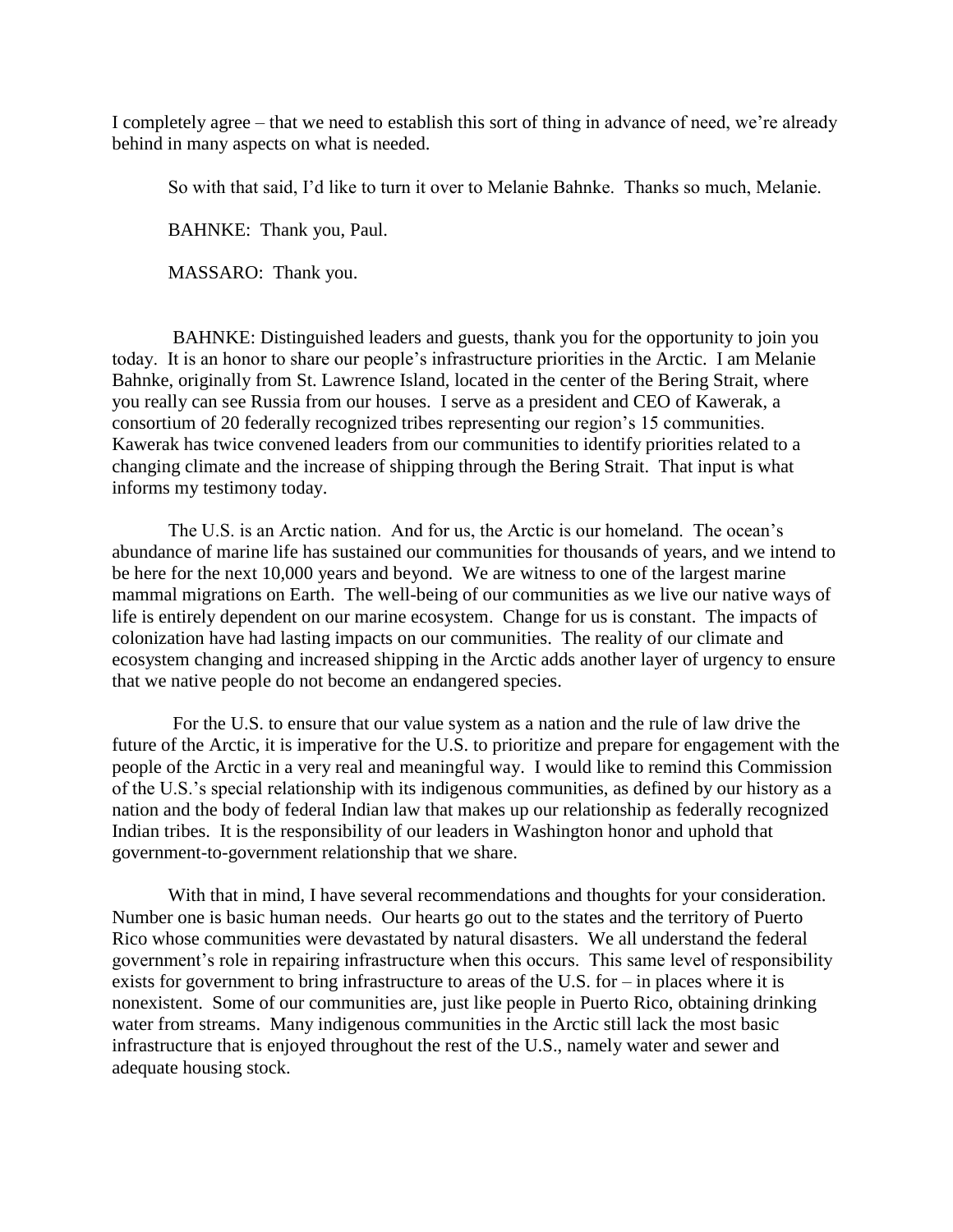I would like to express appreciation to the agenda that Finland as outlined as it takes over chairmanship of the Arctic Council. The focus on the implementation of the Polar Code, as well as the wellbeing of our Arctic communities in the areas of health, water, energy, and infrastructure is good news to us. Let me shed some light on the very real human issues with the lack of community infrastructure that we face in our region. The population in the Bering Strait region is roughly 10,000, with continued growth at 10 to 20 percent every decade. Over 20 percent of the homes in the region are overcrowded with multiple generations or multiple families living under one roof. Some families sleep in shifts due to the limited floor space and overcrowded homes.

Too many homes are dilapidated, substandard and unfit for the Arctic environment. My home community of Savoonga faces the highest overcrowding rates of any census area in Alaska, 61 percent. These are statistics that we are not proud to share, because for us these are not statistics. They are our family members and extended family. Five communities in the Bering Strait region remain unconnected to running water and sewer. One in three infants require in hospitalization in communities without running water and sewer. As a developed nation in the world, this reality in the United States Arctic is, for us, unacceptable. It is where the rubber meets the road.

President Trump has zeroed out funding to address what we call a silent sanitation crisis in rural Alaska. We have requested a congressional hearing to examine water and sewer regulatory issues through the Alaska Federation of Natives, and look forward to working with members of our delegation on that front. We also look forward to engaging in knowledgesharing across the Arctic to address our common challenges.

Number two, erosion, natural disaster preparedness mitigation and response. The governor of Alaska has on more than one occasion declared disasters in our region due to extreme weather events. The lack of shore ice protection, compounded by changes in the weather that brings extreme winds, is resulting in erosion of our coastal communities. Five communities in our region are listed as being in imminent danger. Infrastructure is needed to protect these communities from literally falling into the sea. Disaster preparedness mitigation and response mechanisms are needed. And this requires investments in infrastructure. For some communities, relocation is the only option.

Number three, oil spill preparedness and response. While I would like to commend the Arctic Council's work on oil spill preparedness and response, we remain very concerned at the community level that we have yet to prepare and train for such an event. Commandant Zukunft of the United States Coast Guard clearly expressed at an Arctic naval conference this summer that it would be impossible to recover from an oil spill in the Arctic environment. His words are very concerning to us, and we appreciate his honesty, as we are aware that oil exploration will continue under Russian waters and as the Trump administration explores opening U.S. offshore exploration.

Our communities are on the frontlines. And in the event of an accident happening – whether it's a shipping accident from a tanker transporting petroleum materials or the risks that may occur with exploration – we urge the United States to make an investment in preparing our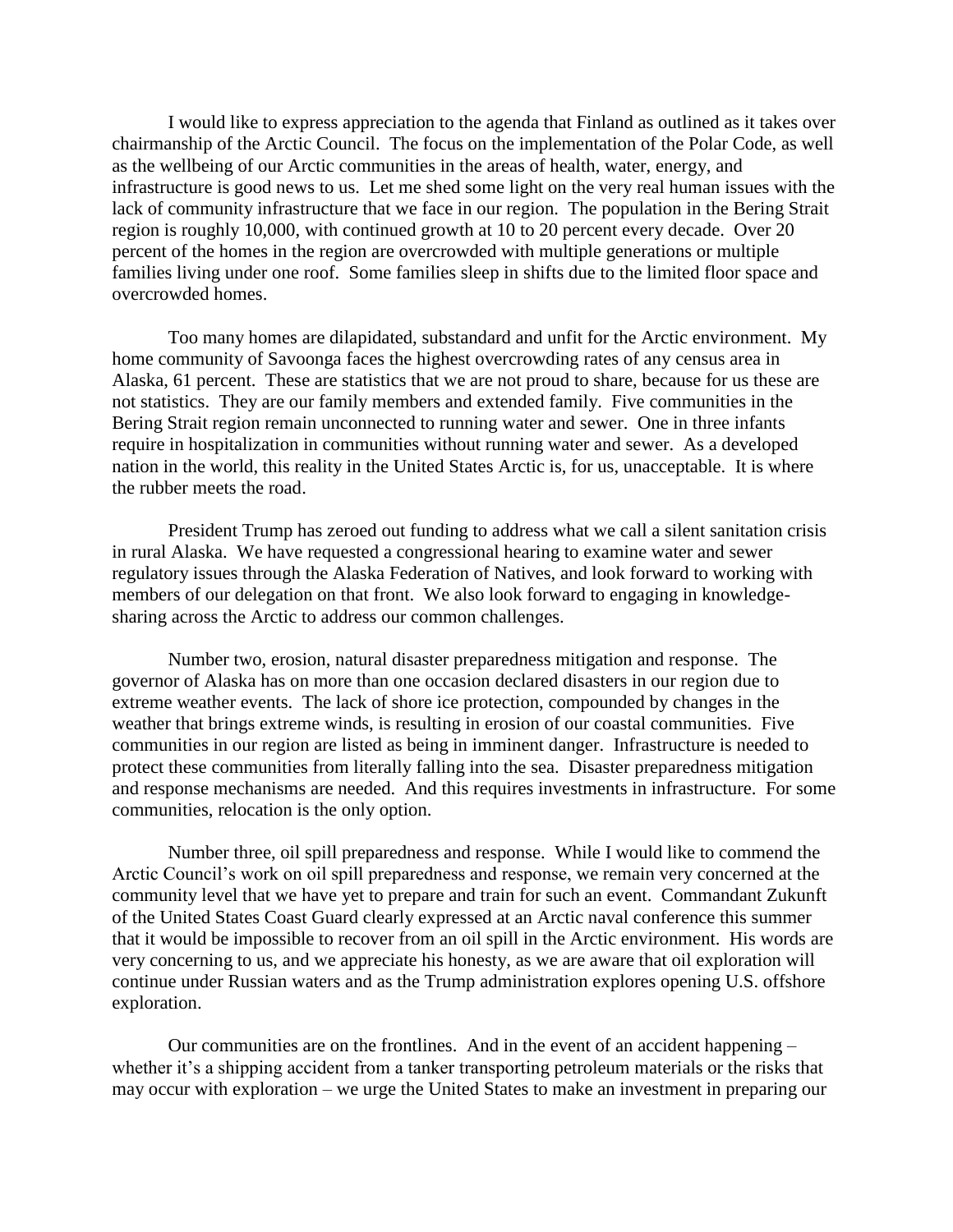communities to respond. During the Cold War, the Alaska Territorial Guard served as the eyes and ears of the United States, ready to serve when asked. Men from our rural communities in Alaska continue to serve in the U.S. military at higher rates than any other ethnicity in America.

I would like to suggest the establishment of an Arctic Territorial Guard that perhaps is embedded with the U.S. Coast Guard with a specific mission to ensure ship to shore communications occurs and trained – and that our local community members are training and prepared for oil spills and other disaster response. We can no longer be in a position just hoping nothing goes wrong, given the nearest Coast Guard assets are several thousand miles away. We need an ongoing commitment to work with and ensure that we're prepared at the community level.

Number four, transportation systems. The Arctic is in need of a deep-draft port and harbor system. The increased shipping through the Bering Strait is a reality, not just a projection. We lack a deep-draft port that has been developed. Our communities are accessible only by small aircraft and summer barges. We lack a ferry system. The U.S. used to provide a barge, the North Star, to provide basic necessities to rural Arctic communities. A supplement to the Bypass mail system is needed to provide equity in the cost of living and doing business for Arctic communities, one that takes into consideration reducing the cost of shipping heating oil, gasoline, and building materials, for example. Intermodal transportation systems must be funded.

Number five, hunter safety and access. Among our primary concerns with an increased presence of commercial traffic through the strait is the safety of our hunters, as well as the safety of our marine mammals. While the Coast Guard and NOAA have identified necessary improvements that the U.S. must take, it is imperative that these systems are funded and developed to facilitate real-time communication between vessels, our communities, and hunters. Internet connectivity will be enhanced with the upcoming Quintillion fiber optic cable implementation through the Bering Strait region. But current plans only include connecting a few hub communities, such as Nome. Our other coastal communities are in need of enhancement to allow connectivity with the rest of the globe.

Ship-to-shore communication infrastructure from the Bering Strait to the Canadian border is needed. An investment in our local communities to provide information to passing traffic on ice and for information sharing between hunters and larger vessels is needed. The use of drones, managed by our communities, can inform both communities and ship traffic to reduce the potential of conflicts. Ultimately, we must continue to work with the shipping industry, with regulators and our Russian neighbors to establish marine mammal avoidance protocol during the fall and spring migrations. Kawerak has published subsistence use maps as a first step. However, additional research is needed to develop baseline information about the natural resources in the Arctic. We recommend establishing an Arctic research facility located in the Bering Strait region so that development in the Arctic is informed by science and local knowledge.

Number six, economic development opportunities. The increased shipping in the Arctic brings with it the opportunities for economic development. Our rich natural resources and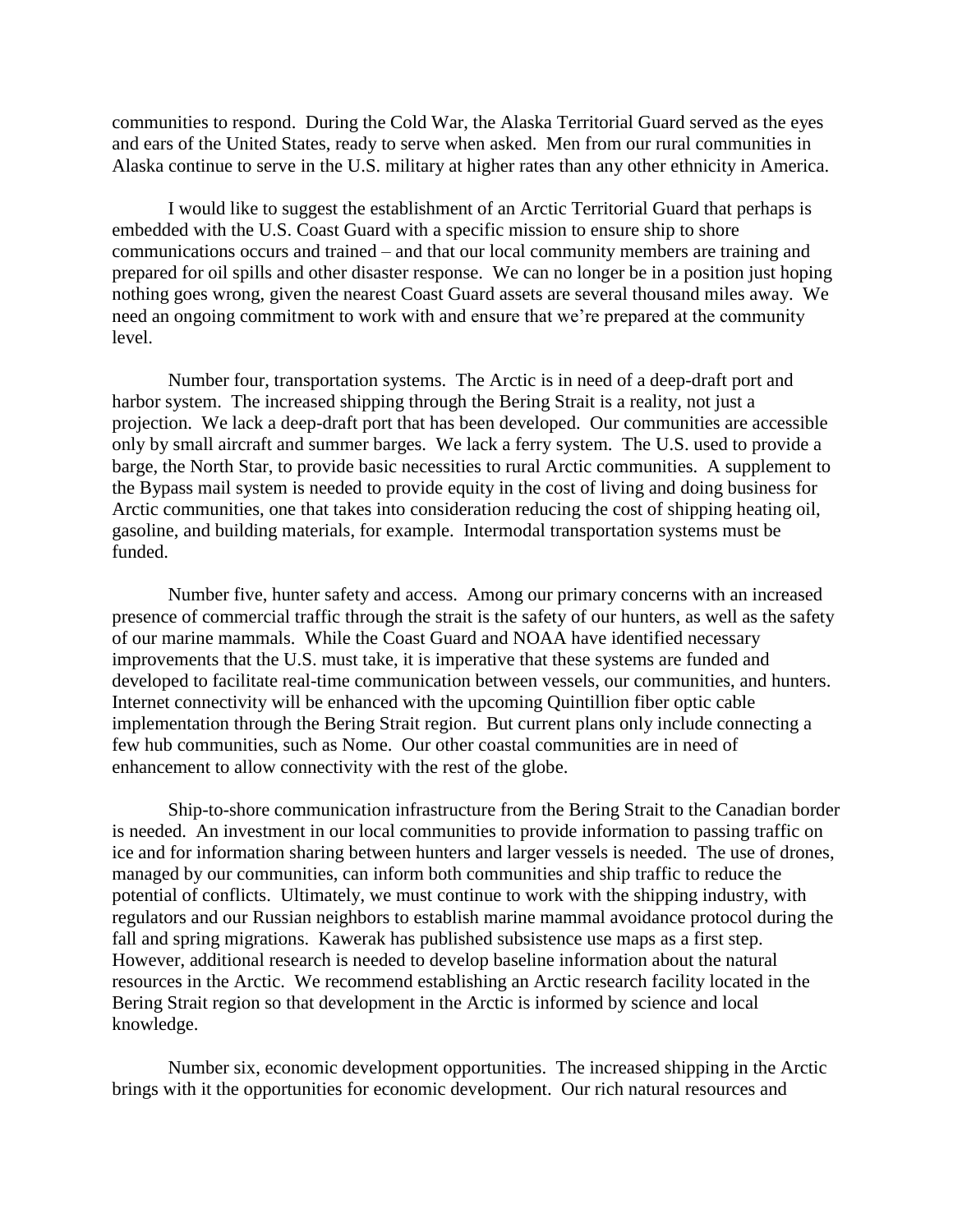culture can provide a window to jobs and a path out of poverty. As people who bear the most risk, our people should also stand to benefit from economic development opportunities in the Arctic. Government can help by providing the startup resources and technical expertise to facilitate sustainable development opportunities, including tribal enterprises that create ecotourism facilities and other economic development opportunities. The cruise ship Crystal Serenity has twice voyaged through the Arctic. Our tribes could benefit from a hand up, not a hand out, to boost economic development in this poverty-stricken region. We want to be participants in the global economy, but this will require investment by both the public and private sectors.

In closing, while the Bering Strait is considered an international strait, which all ships and aircraft enjoy the right of transit passage which shall not be impeded, the region is our homeland where Inupiat, Siberian Yupik and Central Yupik communities have lived for thousands of years. We inherently have the right to live our way of life and urge that this shall not be impeded. President Trump revoked President Obama's executive order, 13754, that provided for a level of protection and formalizing engagement with our communities in the Bering Strait on the issues of natural resources protection, erosion, and preparing for increased shipping and the need for infrastructure in our remote communities. We urge this Congress to take action, restoring Executive Order 13754. And if this is not possible, at least be informed by our work on the order as you prepare for policymaking in the Arctic region.

The Arctic is our homeland. In the Bering Strait, the U.S. and Russia are neighbors. We are family, separated by national borders and the international dateline. It is my hope that leaders of the Arctic nations that define the boundaries of the Arctic remember that. We are communities that neighbor each other in an extreme environment. And if Arctic infrastructure is to be responsibly developed, it will take partnerships internationally and locally. The first people of the Arctic must be afforded participation in this process. Thank you, again, for the opportunity to share infrastructure priorities from the perspective of indigenous people whose homeland is the Arctic. (Speaks in a native language.)

MASSARO: Well, thank you very much, Melanie, for coming all the way here from Alaska today and for a very real picture of what's going on in these Arctic communities.

I'd like now to hand the floor of to Mark.

SMITH: Thank you so much. Glad to be here. I'd like to have some good provocative discussion her in the Q&A, so I'm going to rush through my points because here at the tail end a lot of folks have touched on the points that were also in my remarks.

Just a brief background, my great uncle was in the original gold rush. And from there, followed the economy down to the red gold in Bristol Bay, and was part of the salmon industry. And that's where I grew up in the family homestead in Bristol Bay, part of a tug and barge company that really got its start in the fisheries business, and then as the federal government and the BIA specifically, started investing in basic schools and other village services, the U.S. Post Office came in, that was the origin of the family company. So a lot of the transportation businesses that got started really were through a federal infrastructure investment.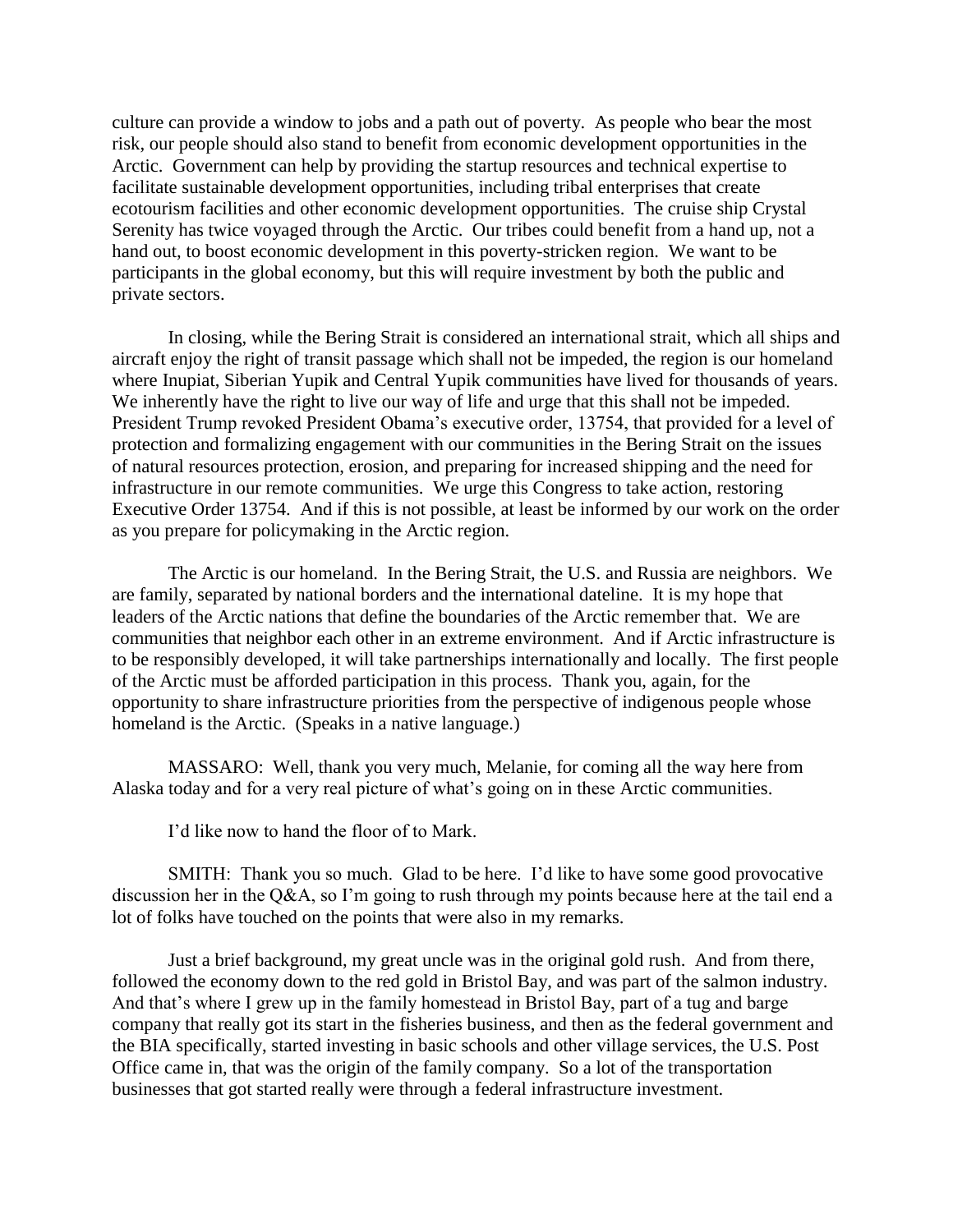So from the private sector, you know, my punchline and my remarks will basically be driven down to the fact that as a pioneer state we really look to the federal government to help us provide a lot of the basic infrastructure that provides safety and economy. And that economy is with better ports and with sharing infrastructure development that is done on a sustainable and local business.

Just starting off with some of the needs, the Arctic does need basic shipping services, as relates specifically to the private sector and international shipping. There is very little that we see coming across the northern route and the northwest passage that has anyplace to stop. Even the Crystal Serenity that you mentioned does not have a port it can go to. It has to anchor offshore. So if there is any true trouble or any needs for repairs or anything in an emergency basis, that ship actually has nowhere to go. Literally, once it gets up to Barrow it's 1,000 miles from the nearest place where it can tie to a dock. So that's sobering, as I think everyone looks at the international aspect of shipping.

From a more local level, my company serves the communities that Melanie was referencing. And it is, it's  $-$  I'm going to say  $-$  a third-world situation, where there are no improvements. We literally, hit the beach with tank barges to offload fuel and other vitals. And I'm sure that Admiral McAllister knows that if you talk to anyone in the civilized world about running a tank barge ashore, they'll scream and say how that can be. But in Alaska, that's a necessity. And we have to build and accommodate. And we have to watch the weather. And we have to have very specific local knowledge in our captains to be able to do that safely.

Another point is that just as far as seeing any other repair services for us, again, we're literally 1,000 miles. So if we have a major repair that we need to do to any of our vessels, it is about a 20-day round trip out of the arena. So we're looking for the federal government to possibly put in a major port where we can get a cluster of services that will ultimately reduce our costs of operating in the environment and reduce, in turn, the cost that the villagers in the Bering Sea area have to pay for such services.

The second topic I wanted to touch on is how these projects happen. And typically, in contracting, a project will be put out and bidders will bid on it, and we'll have what we would call an outside contracting firm come in, provide the infrastructure, bring in all of the parts, the pieces and the labor to do that infrastructure, and then leave. And ultimately, that's probably the most cost-effective way of doing infrastructure development, but it's probably not the best way for Alaska, because we want to include those people that provide services on a local level to participate at a higher level. So if we can do infrastructure development in more of a slowmotion and ultimately get to the point where we have a satisfactory product, it will have a much more impactful benefit on the local level than we do when we go through traditional contracting routes.

This ties into the second point I have as far as being sustainable. And as a private sector individual, I want to see healthy communities, communities that have growth, communities that have hope, and where investment is made. And again, that only is going to happen if we have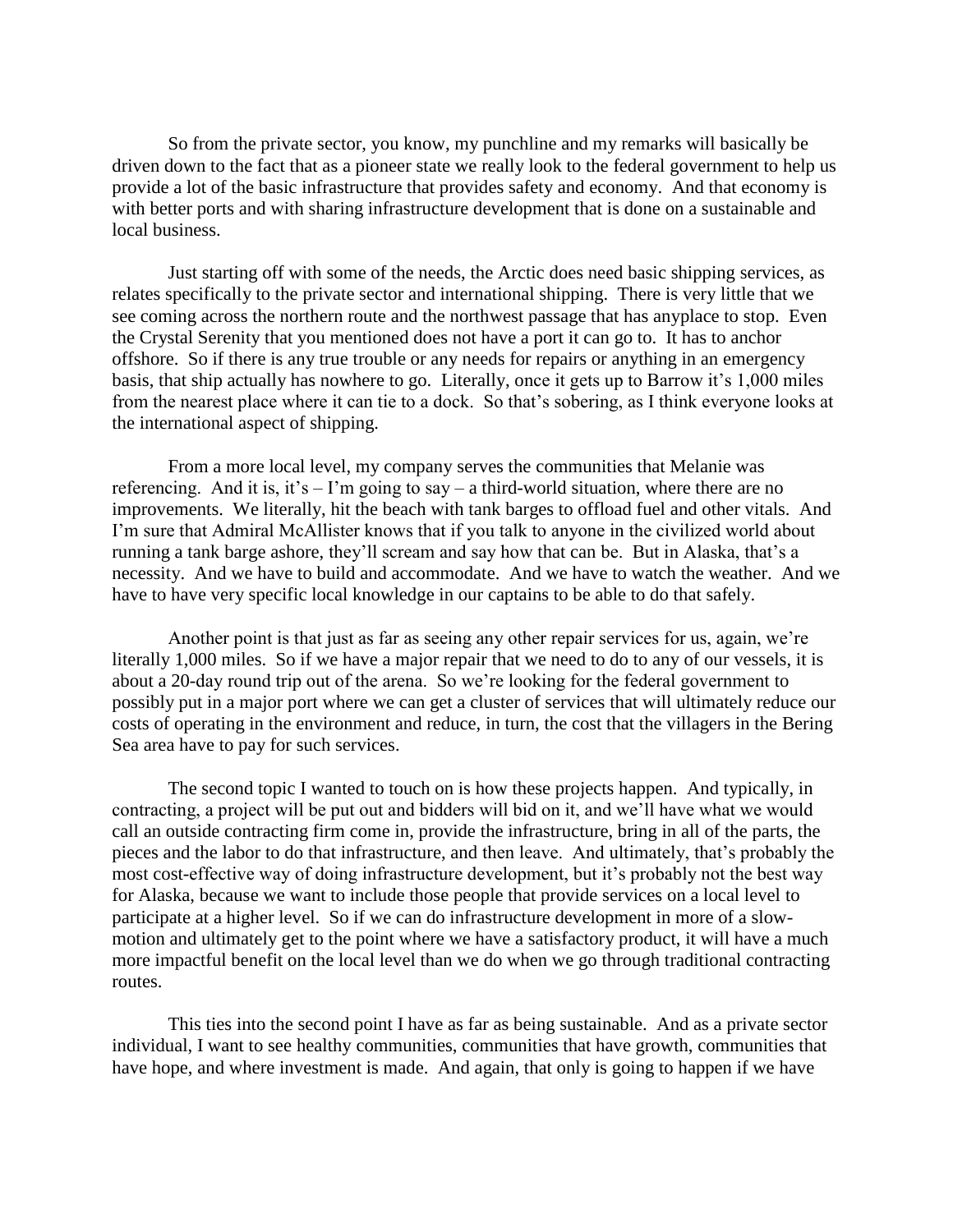improvements in infrastructure – even maintenance of infrastructure that has been put in historically still needs improvement.

This is also part of the oil and gas experience. We saw Shell come in and put nearly \$7 billion into northwest Alaska. And the truth is, my company literally didn't see a dollar of that and that's, to me, quite remarkable because everything that happened with Shell that came in and that tremendous amount invested, as Melanie mentioned there's 10,000 people in the Bering Straits area, how many people, again didn't see a dollar of that development. I think that there is a variety of things that we can do as a government that can help make sure that when we do have infrastructure development, that we do have resource extraction, that there's some way for more benefit to the local communities.

A final point, again mainly addressed to the Polar Code and the other vessels that will transit our area and our Arctic, we need infrastructure to just comply with the Polar Code. A couple of the items that are notable is just making sure that there's no waste discharged overboard in the Arctic, that we have a place to pump slop tanks, again, things that are usual for port services in the civilized or developed world are not available in Alaska. So we see vessels that come into port and they have an expectation of what those port services are and they just literally don't exist.

So one of the things that both public, private, state and municipalities can do is to start developing those basic infrastructures that allow vessels transiting there to comply with some of the regulations that are currently being adopted for the Arctic.

A final note on charting. I appreciate the admiral hitting on charting. I love to get on a soapbox and talk about NOAA. NOAA does a good job of doing very high-definition charting, but what they tend to avoid is actually the most critical part of Alaska navigation and that is the transit between the ocean and the coastal communities. So we have good ocean charting, but very poor charting at the interface between the coast and the ocean. So river entrances, those areas where we need to transit, where we need good data when we deliver fuel to Savoonga, for example, we need to get as close as we possibly can to literally float hose across the surf line and into the community. And those are the areas that NOAA tends to avoid. They have actually said they don't care about anything less than 4 meters in depth. And my response is I don't care about anything greater than 4 meters of depth because we operate shallow-draft equipment.

So there's a lot of things that we would like to communicate from Alaska to the folks here in Washington and others that make decisions about how money gets spent and what it's focused on in Alaska. And I, again, look forward to questions. Thank you.

## MASSARO: Well, thank you so much, Mark.

And Mark and Melanie, thanks a lot for bringing a local perspective in here. Obviously, the Helsinki Commission generally sees things from a foreign policy direction and that's the impetus for me behind this as a foreign policy guy. But, I think one thing that I definitely got out of both of your testimony is that the foreign policy and the domestic policy are very much intertwined in this case in a huge way in that Bering Strait area.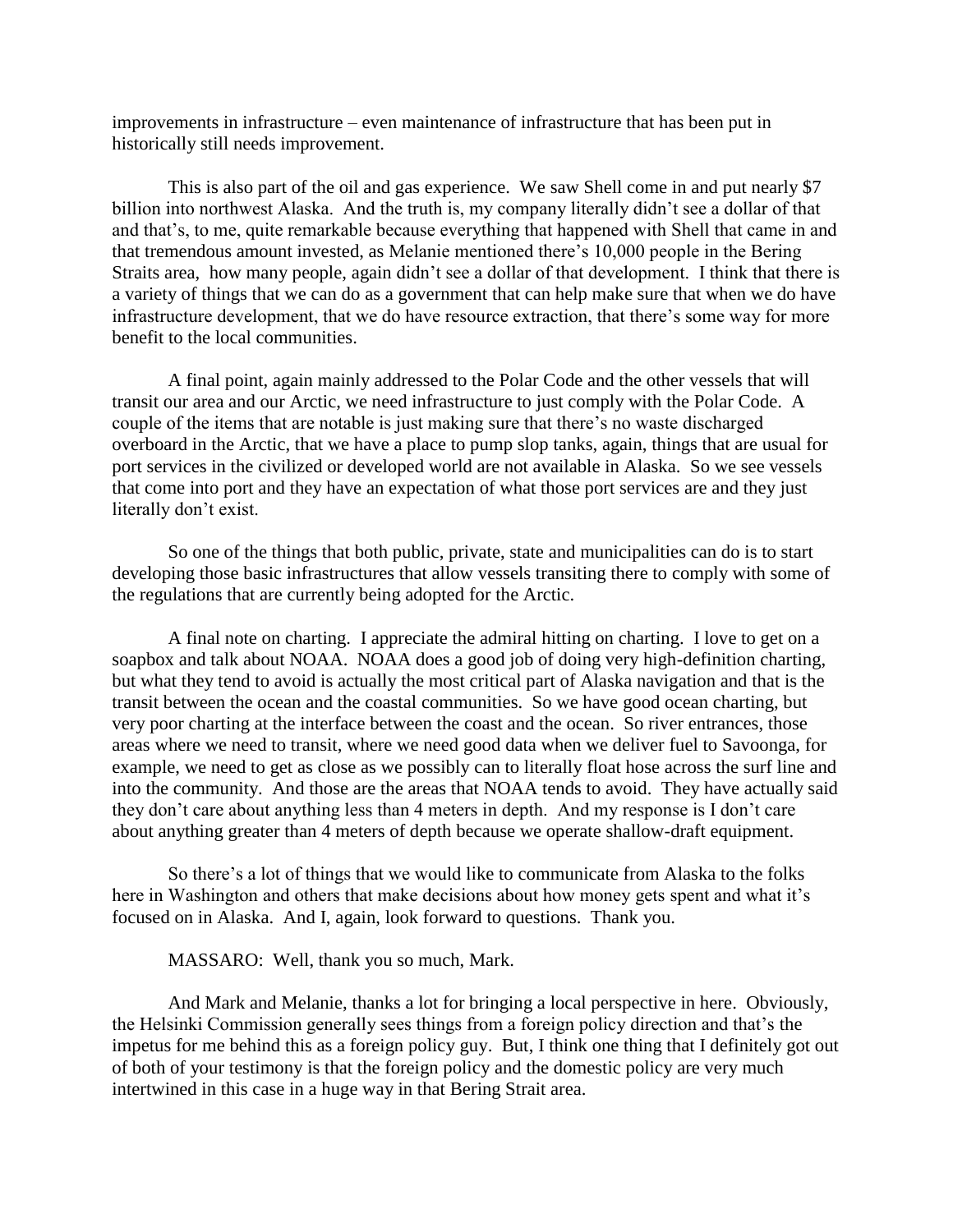So with that in mind, let's enter that robust Q&A question that you talked about, Mark. And let me begin with a question and then we'll open it to the audience. And that question is about something that has been mentioned by all of you as sort of a side entity and something, of course, that is very central to the Commission's work, and that is the Russian Federation and their investment in the Arctic.

I guess we all know, from a Coast Guard perspective, that Russia has an enormous fleet of icebreakers. We know about the Northern Sea Route Administration which escorts vessels in that area, sometimes without really giving them a choice, and all sorts of other stuff. They've made major investment in that area. And I was wondering, and maybe let's start with Julia and anybody else that would like to comment on this, what implications does that have for U.S. infrastructure development in the Arctic and for the infrastructure development in the Arctic of other Arctic nations?

GOURLEY: Well, that's a good question, Paul. I can't help but think that the more activity is happening in Russia, the more it will sort of incentivize the other Arctic coastal states to invest in the region, too.

But it's not always, I guess, clear, so Russia puts out its intentions and how far it's actually going to be able to go. I mean, investing in the Arctic is extremely expensive and the Russian economy is not as great as it once was. So there are great intentions and great plans, but I guess we'll see how far Russia can actually go with it. They certainly do have a much larger icebreaker fleet than we do. And Admiral McAllister knows that better than anyone.

But, I think it's probably a good thing on the economic development side that Russia is investing a lot and it'll probably end up helping the other countries along and sort of moving the ball forward. But on other fronts, you know, geopolitically speaking and militarily speaking, I wouldn't even venture a guess.

Admiral McAllister may be able to speak to that more.

MASSARO: Iina, would you like to say anything to that? We'll just move down the line. You can so no, by the way. (Laughter.)

PELTONEN: I'm not going to say no.

MASSARO: That's what I like to hear.

PELTONEN: As you know, Finland is located next to Russia.

MASSARO: Right.

PELTONEN: And we are used to living with our neighbors the last more than 70 years also peacefully, and hopefully the next years are going to be even more peaceful. Well, we are seeing that any economic investments in the Arctic areas in Russia are, of course, very good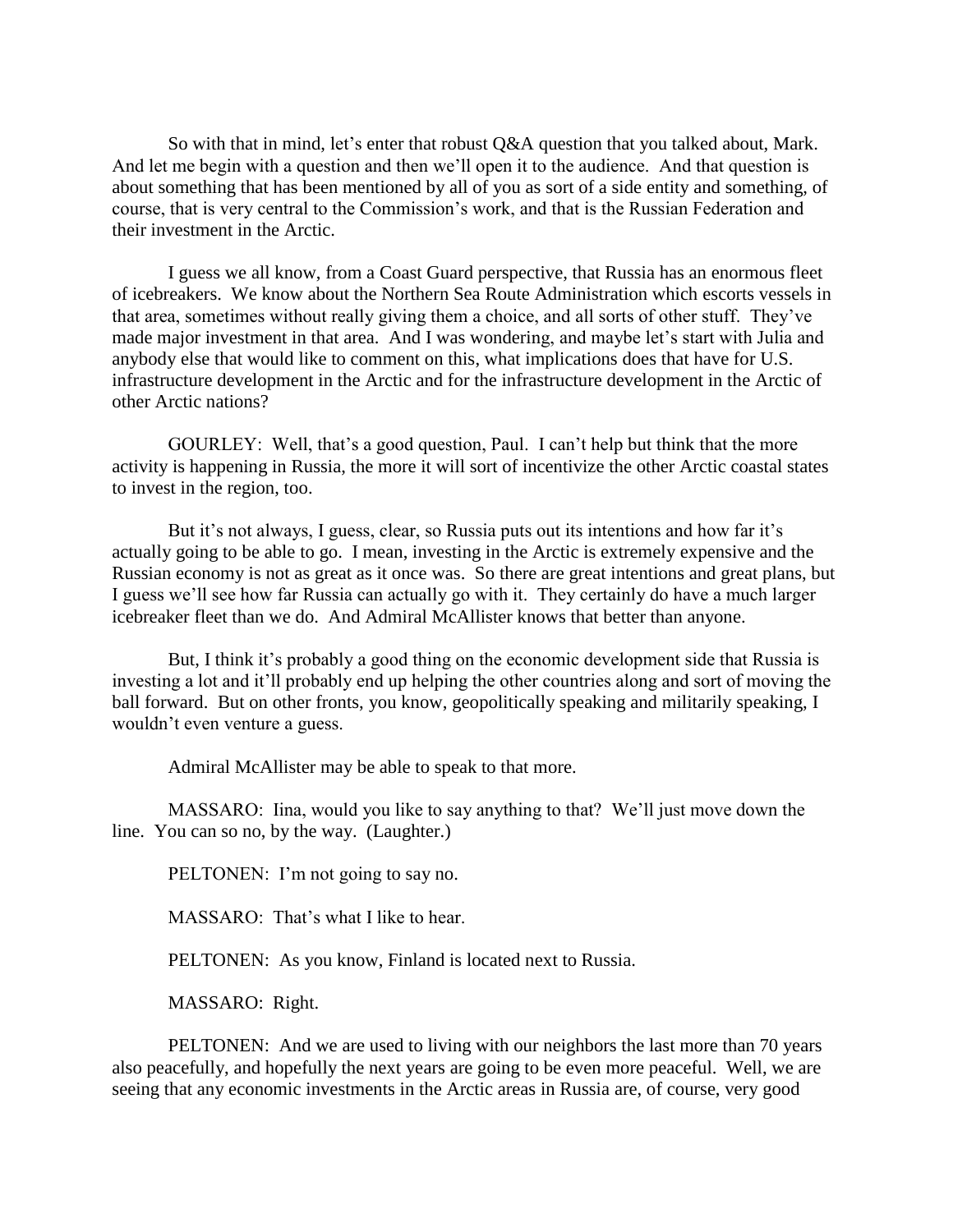investments. And as Julia said, it is very expensive and we all know the Russian economy is not in the best position at the moment. And the Arctic Council is still doing some projects in Russia because the infrastructure in the Arctic areas in Russia, they are quite old and they are also not so environmentally friendly. So we are not worried.

MASSARO: Well, if Finland is not worried, then it must not be that big of a problem.

PELTONEN: Yes, we are absolutely going to continue our constructive cooperation in the Arctic Council with Russians because while the Arctic Council has been the international forum where all the Arctic states have done very constructive cooperation all these 21 years now. And we are going to continue, hopefully continue and try to explore solutions to continue that cooperation.

MASSARO: Fantastic.

Admiral McAllister, would you like to comment?

MCALLISTER: Russia has actually been making investments in a variety of different areas that are of interest to us. So as an example, they've been investing in LNG ships that are ice class, capable of moving LNG year-round in any ice condition. And they've obviously been investing in military capabilities. They've already got an extensive icebreaking fleet and they're expanding that fleet. They've been investing in research. We see research vessels not only from Russia, but from a variety of countries that are in the Arctic. Many of those the Department of State permits because they cooperate and research to do work in the U.S. exclusive economic zone.

We should look at this activity for its opportunities, not necessarily any threats that it might pose. So as an example, with the increasing Arctic traffic of all types, the Coast Guard recently reached out to our Russian counterparts in the Marine Rescue Service that does oil spill response and we asked them if they'd like to update the 1990 agreement that we have between the U.S. and Russia called our Joint Contingency Plan, and they jumped at the opportunity, said yes, we should update it and we should exercise it. And so we're on a track to be able to exercise that. It's a bilateral agreement between the U.S. and Russia, because as more traffic moves through, whether it's on the Russian side or the U.S. side, the oil doesn't care. If spilled, it's going to end up in both our nation's waters and we need to be able to work cooperatively to both prevent that from happening in the first place, and if it does happen to be able to respond.

So we look at a lot of the things that are happening there as opportunities to leverage the cooperative relationship we have with Russia and many of our civil missions.

MASSARO: Great, thanks so much.

Melanie, would you like to say anything to that?

BAHNKE: From an Alaska Native perspective, where we're totally reliant on our marine mammals, the marine mammals and the currents also don't care about our geopolitical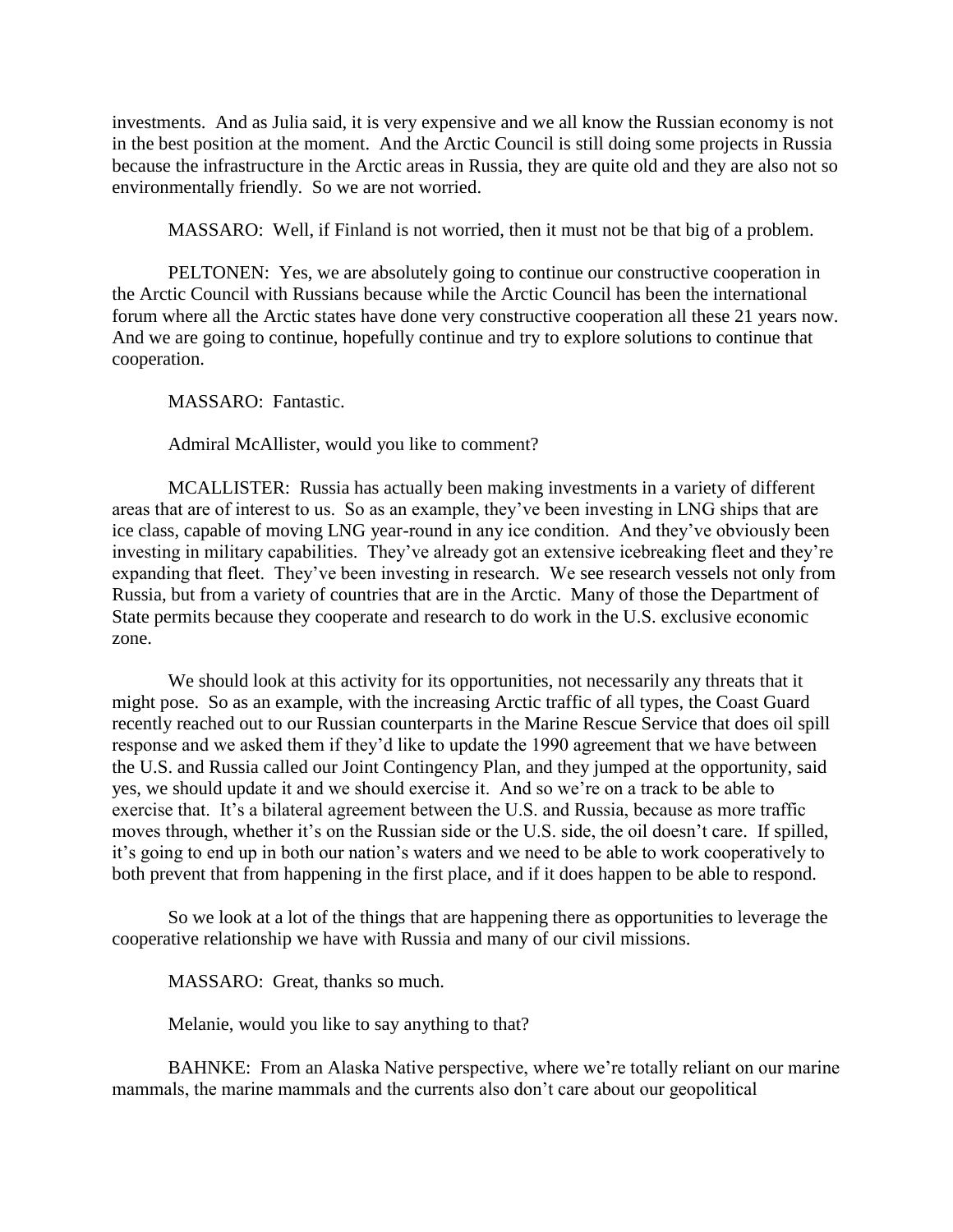boundaries. And we need to find the balance between development with disregard to the environment versus locking everything up.

And on the U.S. side, we might develop all of these wonderful regulations to protect our environment, but we have no control over what's happening on the Russian side. And so as tensions between the U.S. and Russia heighten, we're concerned that opportunities for cooperation become diminished. We saw an international Search and Rescue Agreement developed. With the U.S.'s withdrawal from the Paris agreement, it's concerning because we're unsure of how we're going to make sure that the marine mammals that cross the geopolitical boundaries are protected, the natural resources are protected, but also that we develop responsibly.

I think joint investment in infrastructure in the Arctic by the Arctic nations is an avenue that should be explored. We talk about how many icebreakers Russia has like we have to make sure that we're competing with them, but why not cooperate in the shared use of these icebreakers, for example? So I think that's an avenue where there's potential for the Arctic nations to come together and talk about co-investment in infrastructure in the Arctic.

MASSARO: Thank you.

Mark, you got anything for that?

SMITH: I do. But again, not to spend too much time, I have the pleasure actually of leasing a couple of Russian tankers, of bunkering in the Russian Far East. And I have to say that my dealings with the Russian companies have been very straightforward. And as we look right across, and I'm delighted to hear Melanie's perspective as well, there literally are divided families. The Bering Sea is actually a community. And if it wouldn't have been for the Cold War, I'm sure we'd be much closer. I'd love to see more open trade with our folks and much more open communication.

We have an entire market there where we do much of the same thing. The Russians actually do a few things better perhaps than we do in serving some of their ports. They certainly are more supportive with their icebreaker fleet. So I'll just echo there that there is a reason behind some of the icebreaker fleet along with the fact there's a very material part of our entire energy reserves that are above the Arctic Circle. And as we continue to consume petroleum over the decades, we're certainly going to see a lot more development and icebreaking and Arctic experience are going to play heavily in that.

MASSARO: Yeah, go ahead, Admiral.

MCALLISTER: So I did want to add in, I think all of us have talked about the Arctic as a place of cooperation. And I certainly think that's true. I will tell you, from a regional Coast Guard perspective, I actually meet with my Russian counterparts routinely on fisheries management, particularly high-seas illegal fishing, oil spill response, search and rescue  $-$  the Arctic Council sponsored an exercise, Russia participated in that as well – and on managing our waterways, as Melanie mentioned. The submission that we'll have to the International Maritime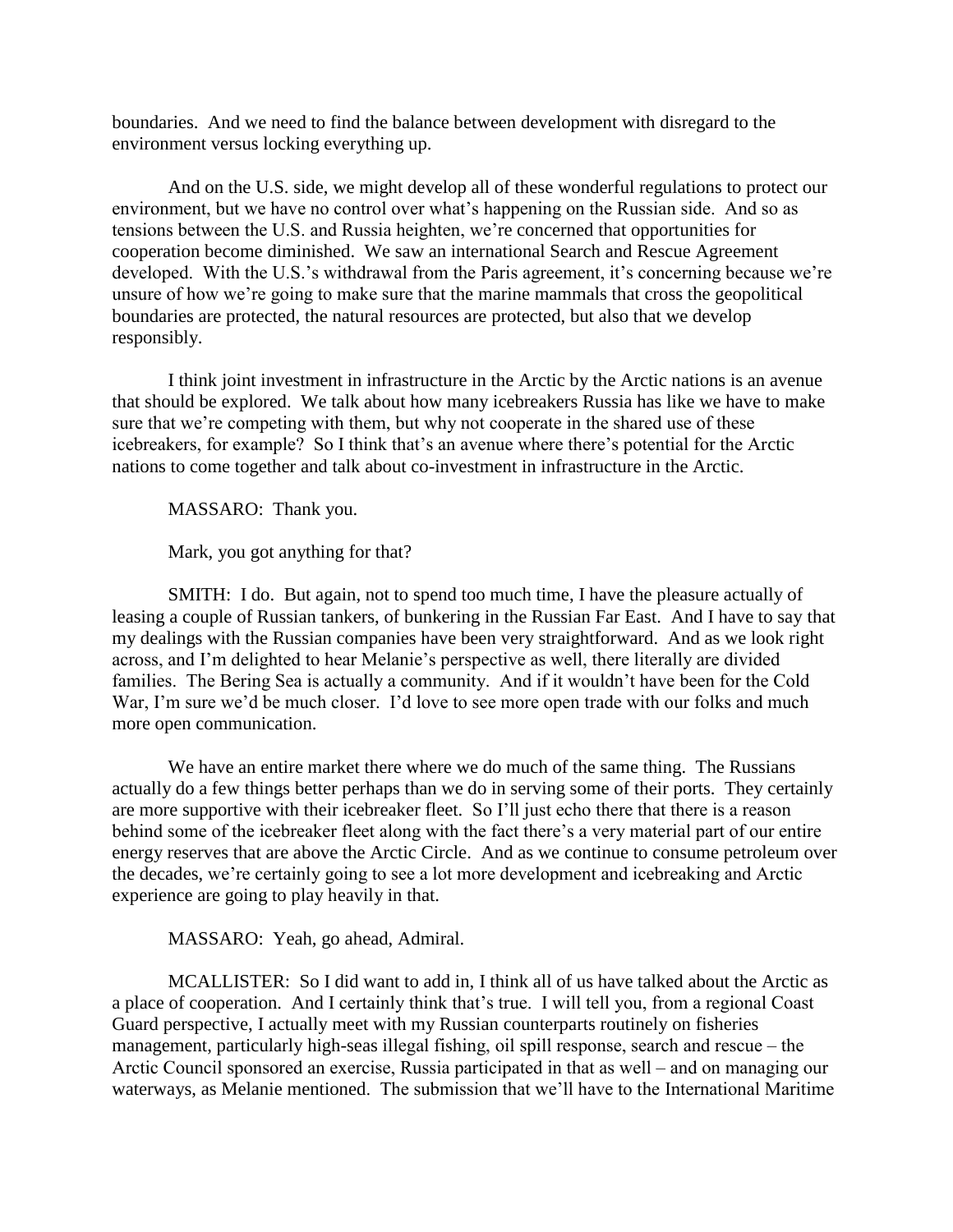Organization on our waterways suggestions may actually be jointly sponsored by the U.S. and Russia. So there's actually good cooperation.

But, with the global political situation as it is, the U.S. needs to be able to protect its sovereign rights. And so I think that's where this icebreaker issue comes in, is you can't protect your sovereign rights during an era of cooperation or an era of conflict if you don't have access to the region, and icebreakers provide you that access. And whether that access is for civil missions or defense missions or research or some other future need, it provides you the critical access that the mission needs.

MASSARO: Thank you.

Oh, Iina.

PELTONEN: Well, now I'm speaking as a representative of Finland, not a representative of the chairmanship of the Arctic Council, but, we are taking all these arctic issues very seriously. And we have actually a couple of solutions with the icebreakers. (Laughter.) And I just want to mention we need this LNG-powered icebreaker in two years. It costs \$150 million. And we are ready to cooperate with the U.S.

MASSARO: Is this a sales pitch? (Laughter.) Right here before your eyes! Great, great, well, thank you so much, Iina.

Questions?

Go ahead, please.

Q: My name is Caitlyn Antrim. I'm with the Rule of Law Committee for the Ocean. And I got interested in the Arctic because we wanted to know who owns what and who has to negotiate with who.

But I've had a particular interest in the Russian development of their Arctic bases. I'm not talking from a security perspective, but being able to put 125 people throughout the winter in a place where they aren't crowded together, where they can actually live an isolated, but normal life, whether something like that could provide a needed presence on the Arctic coast, provide service for helicopters if they're needed, a staging area for emergencies, public health, other government services, and a place for situs from NSF projects. I haven't heard anything of that concept being discussed in the United States, but looking at what Russia did makes me think maybe we should.

And I'd like to hear more about that possibility from an American infrastructure point of view, starting as a government operation, but it might expand far beyond that. It's a long way from Anchorage to the north coast of Alaska and only takes a little bad weather to keep you from being able to get there. So I'd like to see if you've heard any talk of that, if you think it's a good idea, bad idea, too expensive.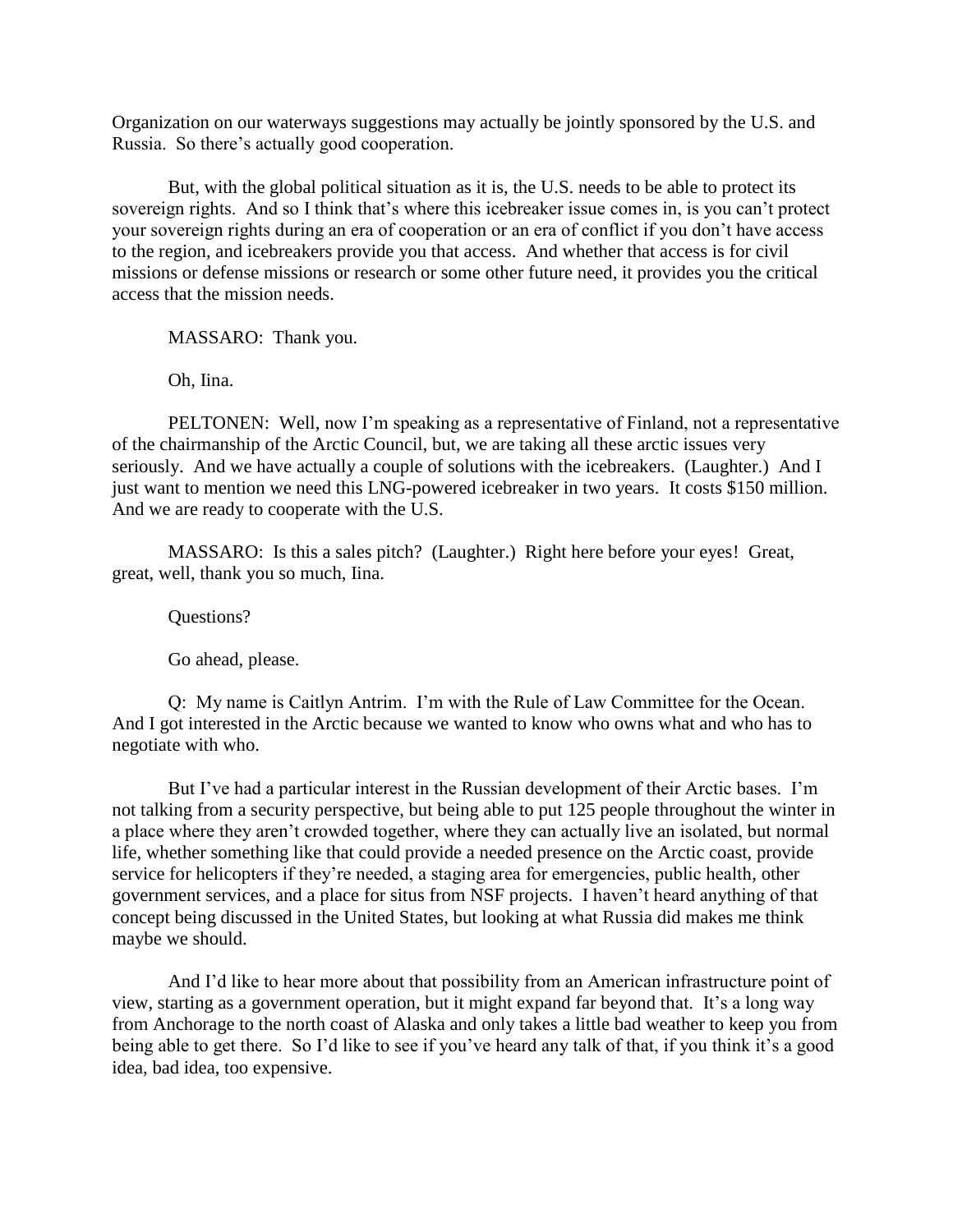MASSARO: Anyone you'd like to direct your question to.

Q: Potentially the admiral and Melanie, because I see some of the opportunities for some of the things you raised by having a presence there.

MASSARO: Great.

Let's go ahead and start with Admiral McAllister then. Thank you.

MCALLISTER: So we actually run an annual Arctic operation called Arctic Shields. We've been running that for about eight years now, where I press forward helicopters and ships and people on land to be able to carry out Coast Guard missions when there's open water or icecongested, but not totally ice-covered water. So we actually have a fair amount of experience doing that. So I forward, as an example this last summer, I put about 25 people and two helicopters in Kotzebue and they conduct search and rescue missions throughout the region.

We haven't necessarily found the need to be there during the winter when the ice prevents movement on the water. So from a Coast Guard perspective, maybe that's a future need, but it's not necessarily a current need. But what you describe is certainly possible. In fact, industry is doing it right now. If you went up to Prudhoe Bay, Deadhorse, that's an industry-led, year-round operation which we could draw a lot of lessons from in terms of how to have the appropriate infrastructure for future operations that demand it.

## MASSARO: Melanie?

BAHNKE: Not too sure I really understood what you were saying is happening over in Russia other than that they've put in place a remote station where 125 people are. Is that correct? So I guess I would argue that in the Bering Strait we have 16 such staging areas: Nome, which has a population of 4,000, and 15 outlying communities ranging down to little Diomede in the middle of the Bering Strait with a population of 80. I would prefer that we look at those as staging areas and invest in infrastructure in those communities.

We have advocated for and continue to advocate for the U.S. Coast Guard to have more of a presence and establish a station in our region. And we support their Arctic Strategic Plan, and it's just a matter of funding them. Their presence is needed year-round. Just because international vessels aren't traveling through the Bering Strait during the winter doesn't mean that there isn't activity out there during the winter months. So I'm not sure if I answered your question, but I think there are 16 staging areas in the Bering Strait region that we could look at and a Coast Guard station is very welcome.

## MASSARO: Can we take other questions?

Yeah, could you please state your name, organization and who you're directing a question to? Thank you.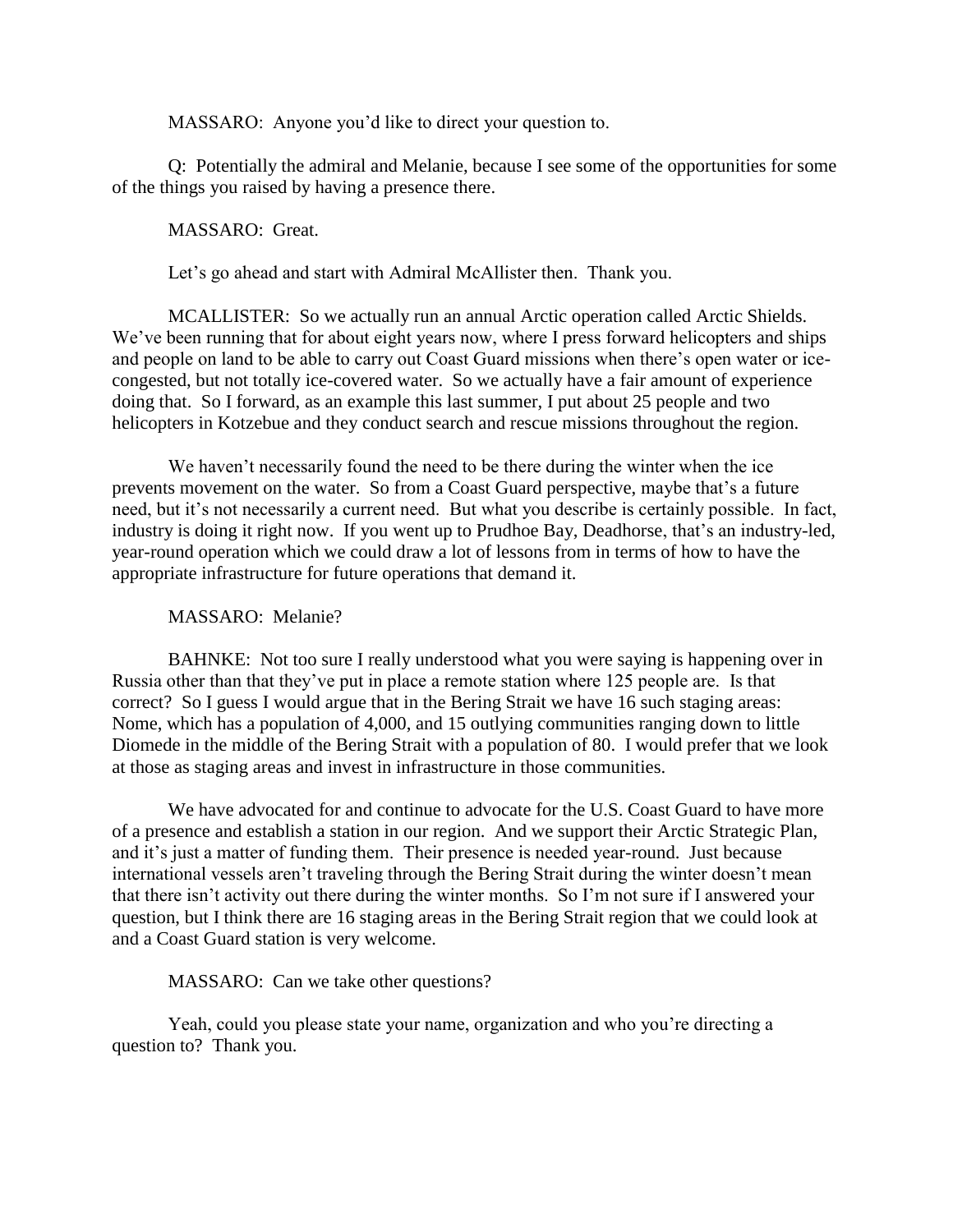Q: Hi. My name is Mary Harrington. I'm with the State Department and I work on the Russia Desk. And this question is directed towards Julia and Admiral McAllister.

I was just wondering if you could comment on the Law of the Sea Treaty and whether the fact that the United States hasn't signed it holds us back in terms of our engagement in the Arctic. Thank you.

MCALLISTER: You want to take a shot at that first? You've probably got the more indepth experience with it.

GOURLEY: It's the other half of my office. (Laughter.) Well, as far as I know, I don't know that the position of the U.S. government has changed, although I'm walking on thin ice here. But as far as I know, we still support the accession to the treaty. I'm looking at Teresa Hobgood who's our congressional liaison and knows everything to make sure I'm not saying anything wrong. But I guess it still remains to be seen there hasn't been an official pronouncement made yet.

MCALLISTER: So I'll simply offer, the Coast Guard's position is that we should accede to the treaty. We think it's important from a variety of perspectives. It is the framework that allows us the types of freedom of navigation that we enjoy on a routine basis. It allows us to be at the table when other nations submit claims for the Extended Continental Shelf. If and when we want to submit our own claim from a U.S. perspective, we'll need to be a signatory to the treaty to do that.

And I understand that concerning a lot of this and other provisions, we follow them under customary international law to begin with, so that's been the argument that we don't necessarily have to sign on for this. But I think the global conflicts in the maritime realm we see, the more important it becomes for us to have the credibility of being a signatory to the treaty when we try to uphold its provisions.

MASSARO: Other questions, please.

Way in the back.

Q: Hi. Alyson Azzara from the Maritime Administration. This question is for Mark.

You talked about federal investment in infrastructure. Is there an appetite from the private sector to also invest in your needed components and the structures or to co-invest in things that you think are critical for the region?

SMITH: Yes, but I have to say the appetite is small, and that relates to another comment that Melanie made. So, 10,000 residents in the Bering Straits area, perhaps 50,000 in the arena. So you may have heard folks gently and sometimes stridently complain about the cost of fuel in the Arctic and that's directly related to the expense. And so to put the burden of developing very expensive infrastructure on the private sector that I operate in, you're really putting it on a very small base of consumers. These consumers also happen to be some of the poorest demographic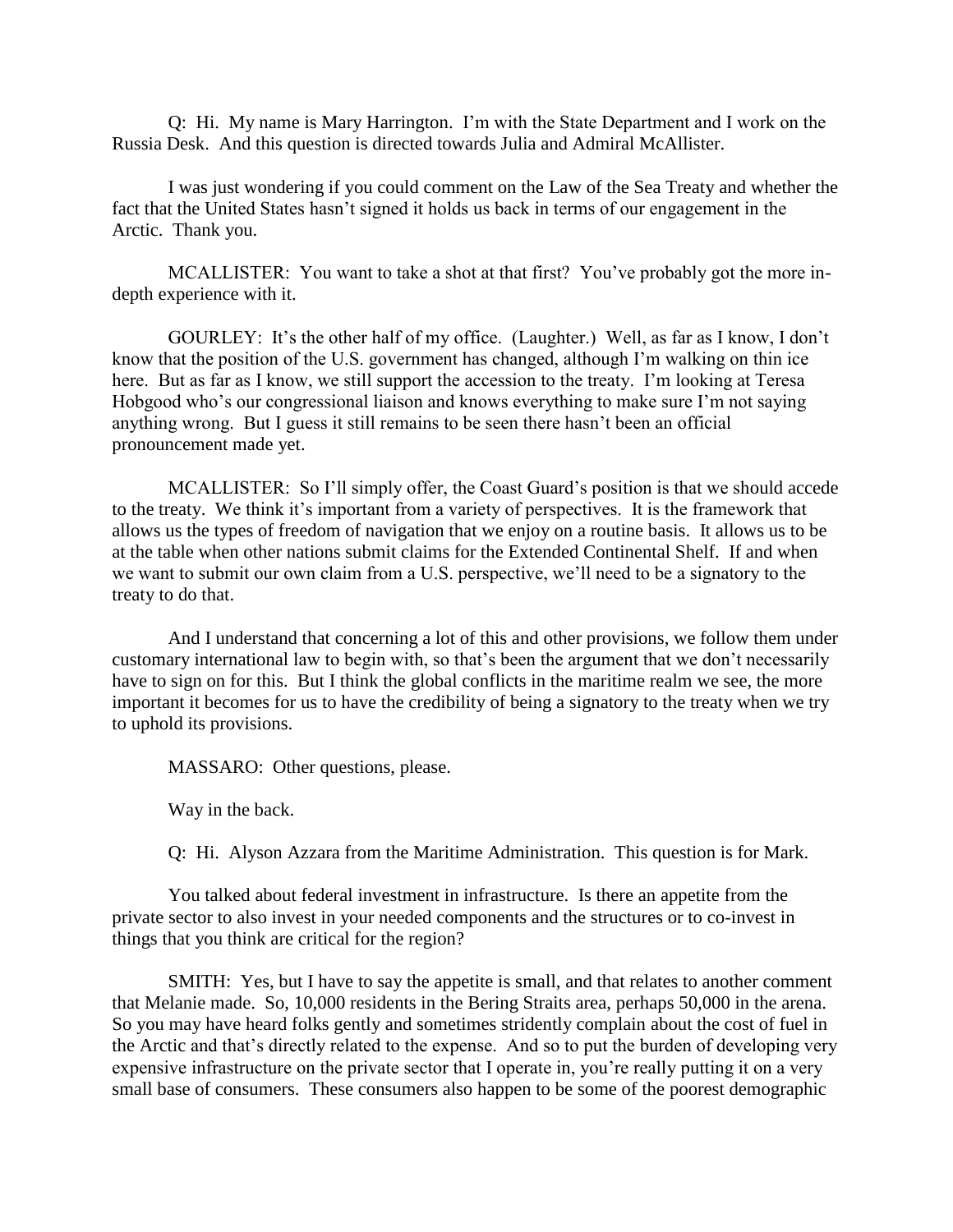in the United States. So there absolutely is not the appetite or even the capacity for me to charge my consumers enough to build important infrastructure. It has to be 99 percent based on something greater.

MASSARO: Thank you.

Any other questions? Questions from the audience?

Yes, please, Melanie.

BAHNKE: Can I just – what was your name in the back?

Q: Alyson.

BAHNKE: Alyson, not that I represent industry, but as a person that lives in a region where infrastructure investment is needed, I think the federal government could play a role in enticing the appetite of industry by way of tax credits. There are other mechanisms such as disadvantaged business zone, investment enticement. Within the native community, Alaska Native corporations when provided a hand up, not a handout, have risen to the top. There's a list of top 49 businesses in Alaska and a big portion of that is made up from Alaska Native corporations. And I think ANCs should be considered as a potential partner in any public/private investments that will improve infrastructure in our region.

I mentioned earlier that our hearts go out to Puerto Rico, for example, right now and we all get government's role in responding to repairing infrastructure when it comes to natural disaster. But I think we do really need to take a look at that responsibility. The U.S. has claimed authority over our region. We're part of the U.S. Alaska is not a territory, we're a state, not that that makes it any better than Puerto Rico, but there is an obligation for government to create infrastructure where it's absent, not just to play a role in repairing it when it's been devastated.

So that's my comment to your question. There might not be an appetite right now by industry, but I sure think that the government could invite them to dinner.

SMITH: Just to follow on, too, Alaska really is a pioneer state. If you think about the American West 150 years ago, that's where we are. We have a bunch of island economies that are not connected with roads. We don't have electrical interties. We live a very isolated existence and there's just not a possibility, even if industry did have the appetite. It's just the scale isn't appropriate at this time.

And it truly is that once you have a transportation infrastructure it allows any economic opportunity to be amplified. When you have a way of getting your goods, your service, and your resources that you're extracting or harvesting to market, you're going to stimulate economic activity. So it's something that's going to have to see a national investment on.

MASSARO: Great, thank you.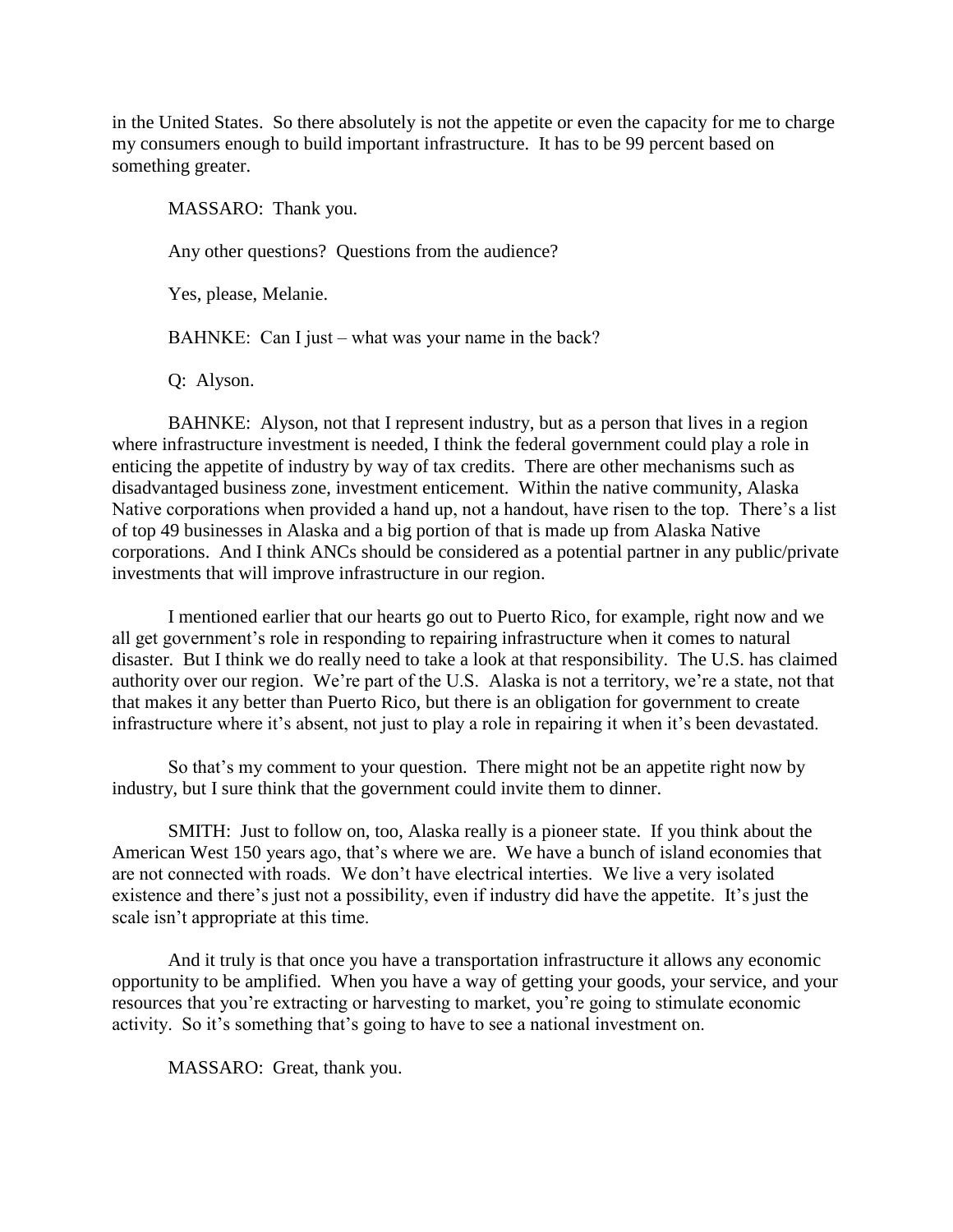I think we have time for one more question if there's one more question in the audience.

OK, because I have one more question, so that's good. As a guy that's coming from outside the Arctic bubble and having just begun working on these issues, I guess working on them for almost about one year now, I was hoping maybe Julia or Admiral McAllister could take this on, maybe somebody else.

But it seems to me like there are just so many different federal agencies working on this issue, just so many have a piece of it. And I was wondering is the approach integrated? Are there better ways to go about this? To what extent is it a too-many-cooks-in-the-kitchen issue, if at all?

GOURLEY: So you've asked one of the most important and common questions asked, Paul, by lots of people out there. And actually, the last administration did attempt, a couple of the agencies who play in the Arctic, the Arctic Research Commission and I'm trying to remember who else, put together an organogram of all of the agencies. There are at least half-adozen executive branch departments and all of their sub agencies, together it's 25 to 30. And to piece it all together and connect all the dots was very challenging. And it's a fascinating looking chart actually.

I don't know that there are too many cooks in the kitchen because the fact that there are so many agencies actually doesn't equate to too many bodies or too much disruption. We actually function amazingly well at the working level. We have monthly collaboration, and the last administration had a higher-level similar interagency body at the political level. And it's actually all worked amazingly well for as many cooks as there are in the kitchen here.

Personally, and I'm not saying this with any bias, but just purely from observation through the Arctic Council and working with the other Arctic states, I feel like the U.S. government weirdly enough hangs together better and has more coordination than most of the other states, which is odd, given how big we are, but we actually do collaborate quite well. That's not to say we couldn't do it better. We certainly could always do things better, but it's a pretty small federal community, even though it's a large number of agencies. And it's pretty well-integrated. We'll have to see how it continues.

MASSARO: Great to hear.

Admiral, do you have anything to add?

MCALLISTER: I'll just add, from a regional or a local level, because that's where I spend more of my time that we look to have the collaboration bodies as well because that's the point of delivery of various services. So just as one example, we were able to set up not too long ago an Arctic Waterways Safety Commission that brings together a variety of Alaska Native communities to advise not only the Coast Guard, but all federal agencies on issues as they relate to this increase in traffic and maritime issues.